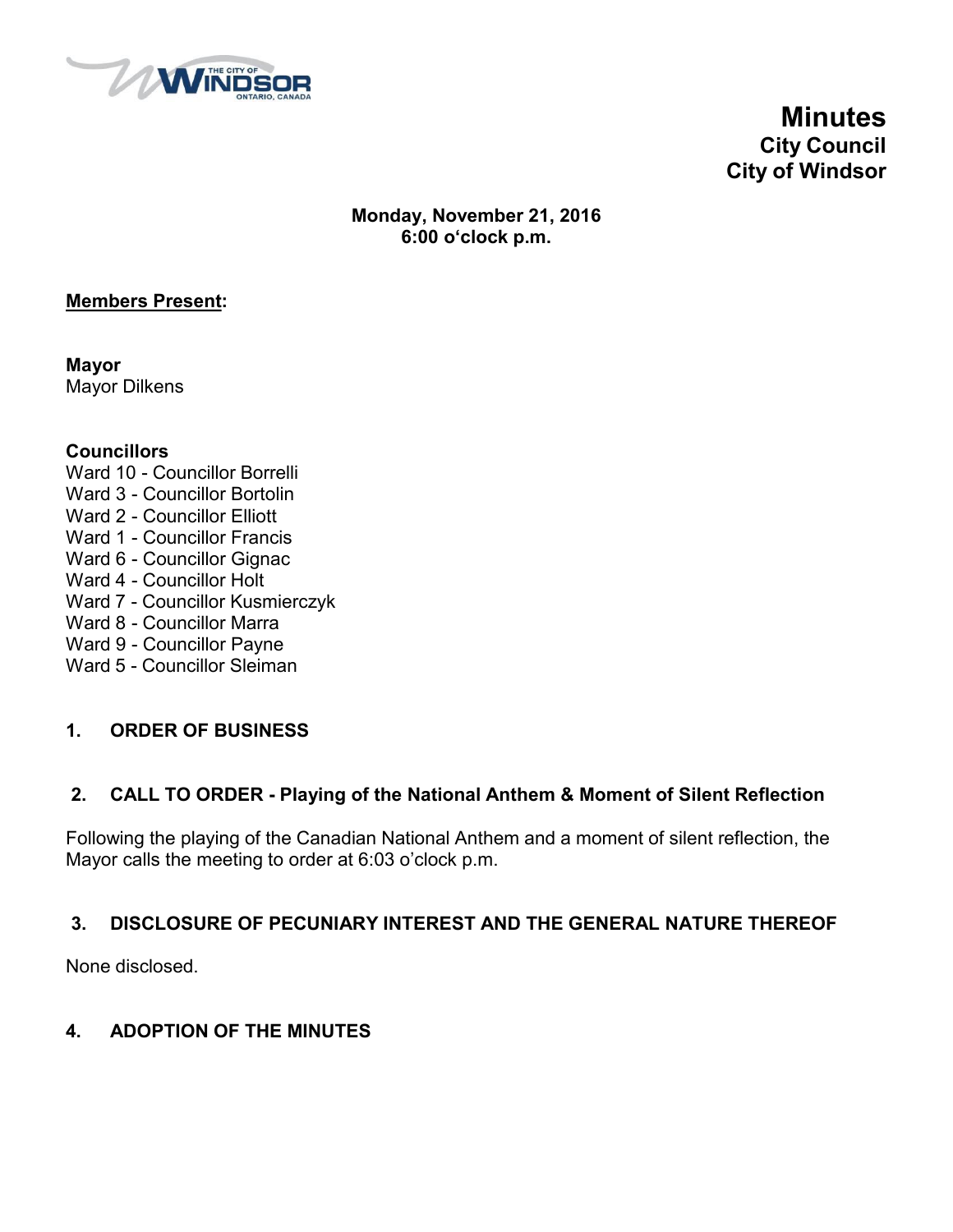# **4.1 Minutes of the November 7, 2016 Council Meeting**

Moved by: Councillor Elliott Seconded by: Councillor Francis

That the Minutes of the regular meeting of Council held November 7, 2016 **BE ADOPTED** as presented. Carried.

# **5. NOTICE OF PROCLAMATIONS**

National Philanthropy Day – November 18, 2016 Canadian Blood Services' Give Holiday Campaign – November 21 through December 31, 2016 GivingTuesday – November 29, 2016 World AIDS Day – December 1, 2016

# **6. COMMITTEE OF THE WHOLE**

Moved by: Councillor Gignac Seconded by: Councillor Holt

That Council do now rise and move into Committee of the Whole with the Mayor presiding for the purpose of dealing with:

- (a) communication items;
- (b) consent agenda;
- (c) hearing requests for deferrals, referrals and/or withdrawals of any items of business;
- (d) hearing presentations and delegations;
- (e) consideration of business items;
- (f) consideration of Committee reports:
	- (i) **Report of Special In-Camera Meeting or other Committee as may be held prior to Council** (if scheduled); and

(g) consideration of by-laws 175-2016 through 180-2016 (inclusive). Carried.

# **7. COMMUNICATIONS INFORMATION PACKAGE**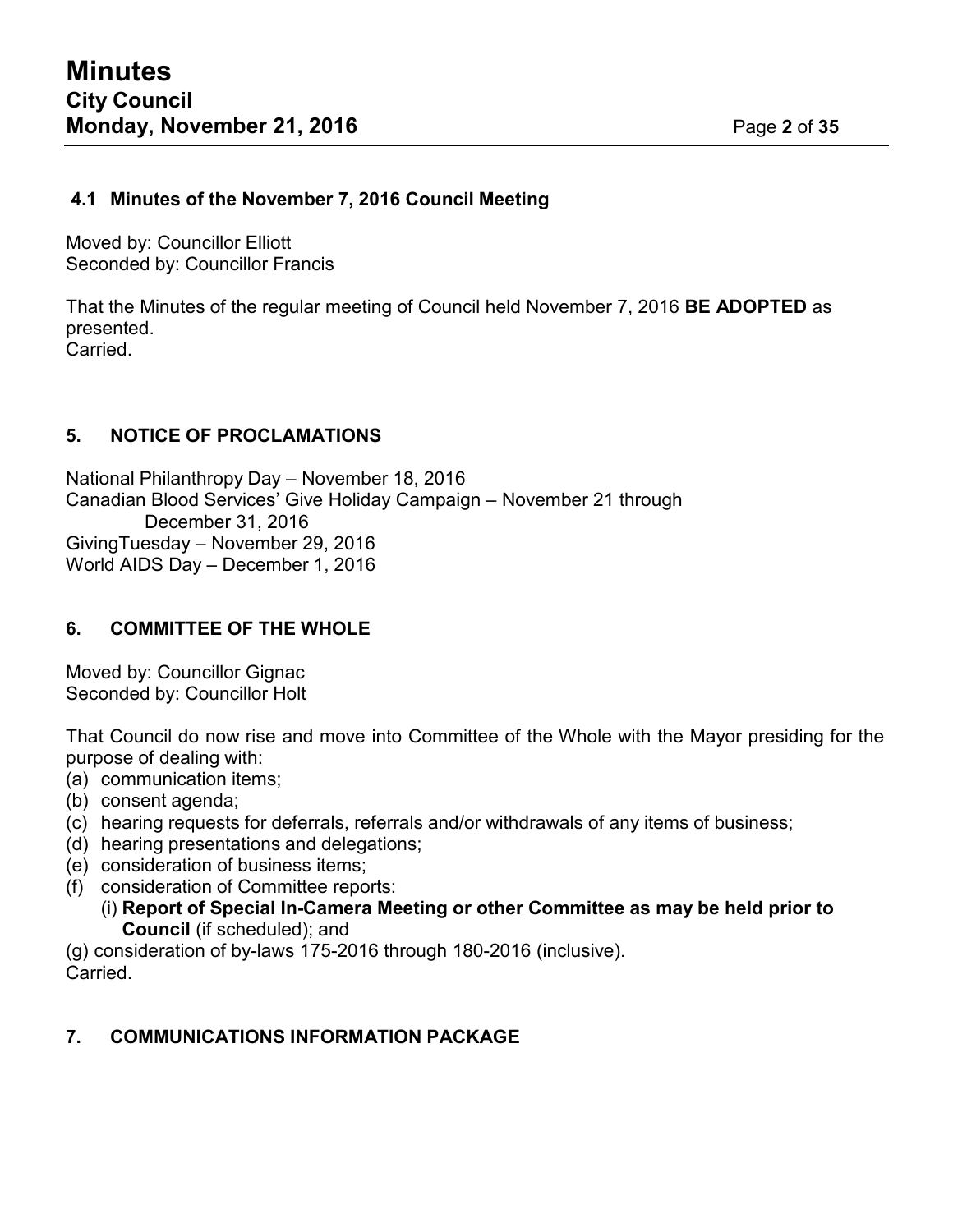# **7.1 Correspondence - November 21, 2016**

Moved by: Councillor Kusmierczyk Seconded by: Councillor Marra

Decision Number: CR707/2016

That the following Communication Items 7.1.1 to 7.1.4 inclusive, as set forth in the Council Agenda **BE REFERRED** as noted:

| No.   | Sender                                               | Subject                                                                                                                                                                                     |  |  |
|-------|------------------------------------------------------|---------------------------------------------------------------------------------------------------------------------------------------------------------------------------------------------|--|--|
| 7.1.1 | Pinchin Ltd.                                         | Notification of<br>Intent<br>Apply Non-Potable<br>to<br>Standards at 775 Riverside Drive East, Windsor.<br><b>City Engineer</b><br><b>City Planner</b>                                      |  |  |
|       |                                                      | <b>Manager, Pollution Control</b><br>Note & File<br>EI/11165                                                                                                                                |  |  |
| 7.1.2 | Ministry of the<br>Environment                       | Notification of Application for Permit to Take Water<br>from the Detroit River for power Generation at<br>Brighton Beach Power Ltd.                                                         |  |  |
|       |                                                      | <b>City Engineer</b><br>Note & File<br>EI/10822                                                                                                                                             |  |  |
| 7.1.3 | Manager of Urban<br>Design                           | Application of Union Phiqi Corp. for Site Plan<br>Approval to permit the installation of a 49.8m<br>freestanding wireless telecom structure in Mic Mac<br>Park located at 1051 Prince Road. |  |  |
|       |                                                      | Note & File<br>ZS/12684                                                                                                                                                                     |  |  |
| 7.1.4 | Association of<br>Municipalities of<br>Ontario (AMO) | 2017 Ontario Municipal Partnership Fund (OMPF)<br><b>Allocations Announced.</b><br>Chief Financial Officer & City Treasurer<br>Note & File<br><b>MMA2016</b>                                |  |  |

Carried.

# **7.2 Tender No. 144-16: Optimist Community Centre Library Addition – General Contractor – Results Ward No.: 4**

Moved by: Councillor Kusmierczyk Seconded by: Councillor Marra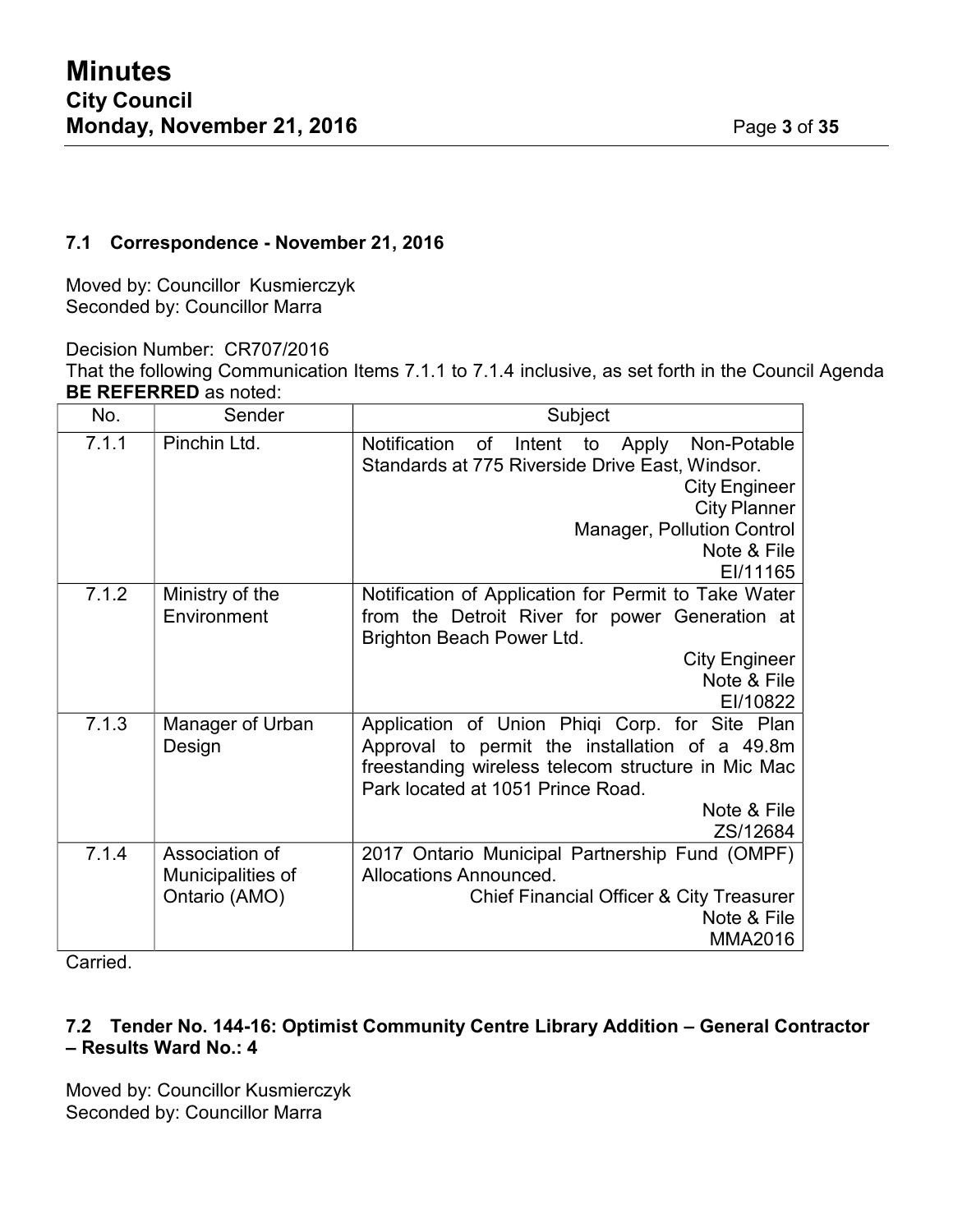Decision Number: CR708/2016 THAT the report regarding the results and award of Tender No. 144-16, Optimist Community Centre Library Addition – General Contractor, **BE RECEIVED** for information.

Carried.

Report Number: CM 61/2016 Clerk's File:SR/12458

# **7.3 Response to CQ31-2016 – Official Plan & Provinical Policy Statement**

Moved by: Councillor Kusmierczyk Seconded by: Councillor Marra

Decision Number: CR709/2016 That this Council Report responding to CQ31-2016 – Official Plan & Provincial Policy Statement be **RECEIVED** for information. **Carried** 

(Clerk's Note: Please see also request for deferrals section of the minutes).

Report Number: CM 64/2016 Clerk's File: SPL2016

# **7.4 CQ34-2014 Response – Progressive Options for Compact & Walkable Communities - City Wide**

Moved by: Councillor Holt Seconded by: Councillor Bortolin

Decision Number: CR713/2016

THAT the report of the City Planner dated November 4, 2016 entitled "CQ34-2014 – Progressive Options for Compact & Walkable Communities" **BE RECEIVED** for information; and further,

That the City Planner **BE DIRECTED** to prepare a report on what is required to do a study similar to the 2005 Halifax report, based upon the City of Windsor. Carried.

> Report Number: CM 63/2016 Clerk's File:SPL2016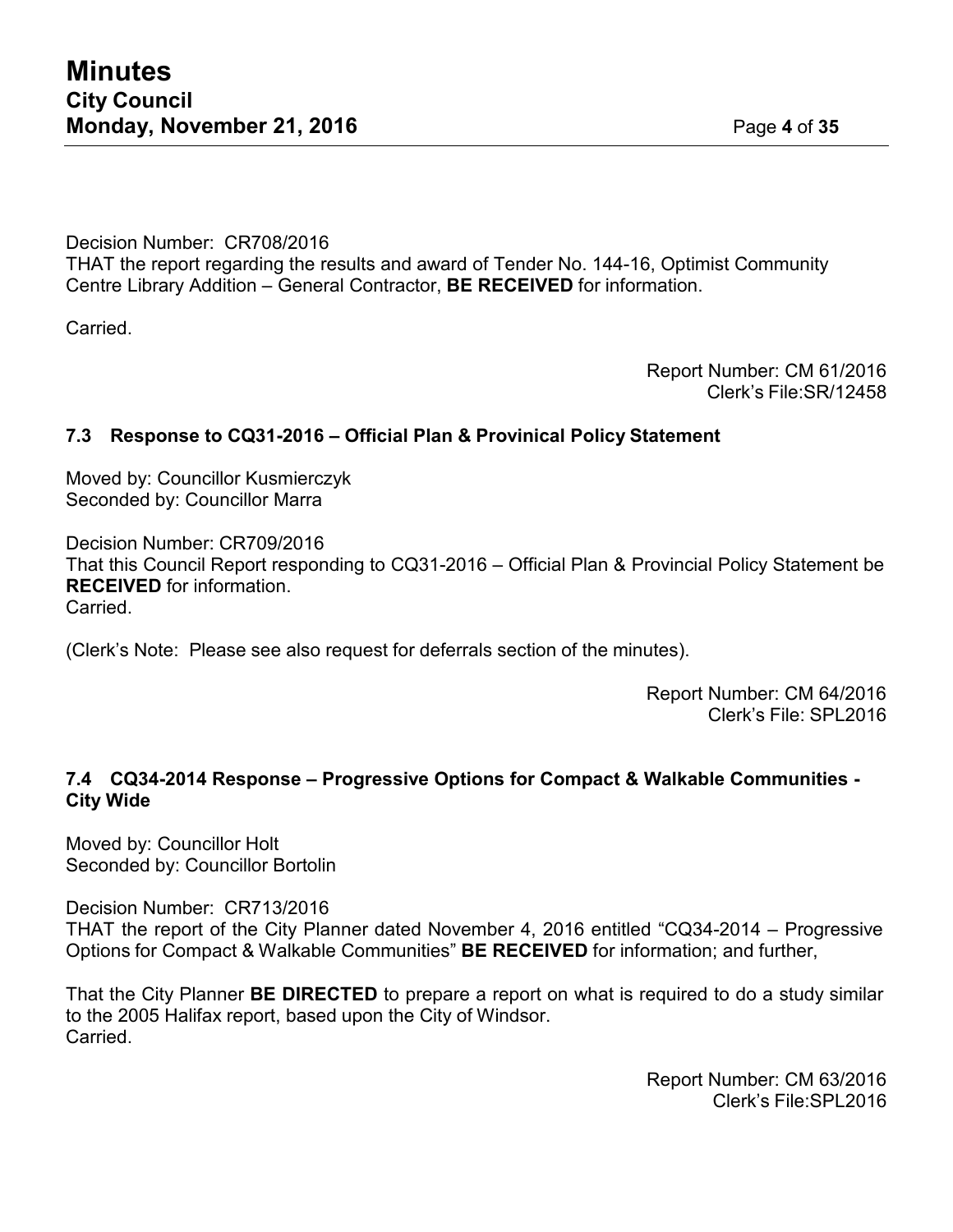# **7.5 Results of Ministry of Labour site visit to 350 City Hall Square - Worker Complaint on Vibrations and status of Asbestos**

Moved by: Councillor Kusmierczyk Seconded by: Councillor Marra

Decision Number: CR714/2016

THAT Council **RECEIVE FOR INFORMATION** this report from the Human Resources Department with respect to Ministry of Labour (MOL) Field Visit July 25, 2016 Field Visit Report 04222KNKQ353; and,

THAT Council and Administration **BE MADE AWARE** that the Public Works and Human Resources departments worked together with the MOL to answer their questions, no orders were written as a result of the MOL site visit. Carried.

> Report Number: CM 50/2016 Clerk's File:APM/9120

# **7.6 Ministry of Labour Field Visit Report with No Orders at Fire Station #1**

Moved by: Councillor Kusmierczyk Seconded by: Councillor Marra

Decision Number: CR715/2016

THAT City Council **RECEIVE FOR INFORMATION** the report from the Human Resources Department with respect to the October 21<sup>st</sup>, 2016 Field Visit Report issued by the Ministry of Labour (MOL) in relation to an anonymous complaint received regarding the Windsor Fire Department; and,

THAT Council and Administration **BE MADE AWARE** that the Windsor Fire Department, Human Resources and the MOL have worked to ensure that the Windsor Fire Department is in compliance with the *Occupational Health & Safety Act*. There were no orders issued. Carried.

> Report Number: CM 57/2016 Clerk's File:APM2016

# **7.7 Ministry of Labour Lakeview Marina Site Visit June 17, 2016**

Moved by: Councillor Kusmierczyk Seconded by: Councillor Marra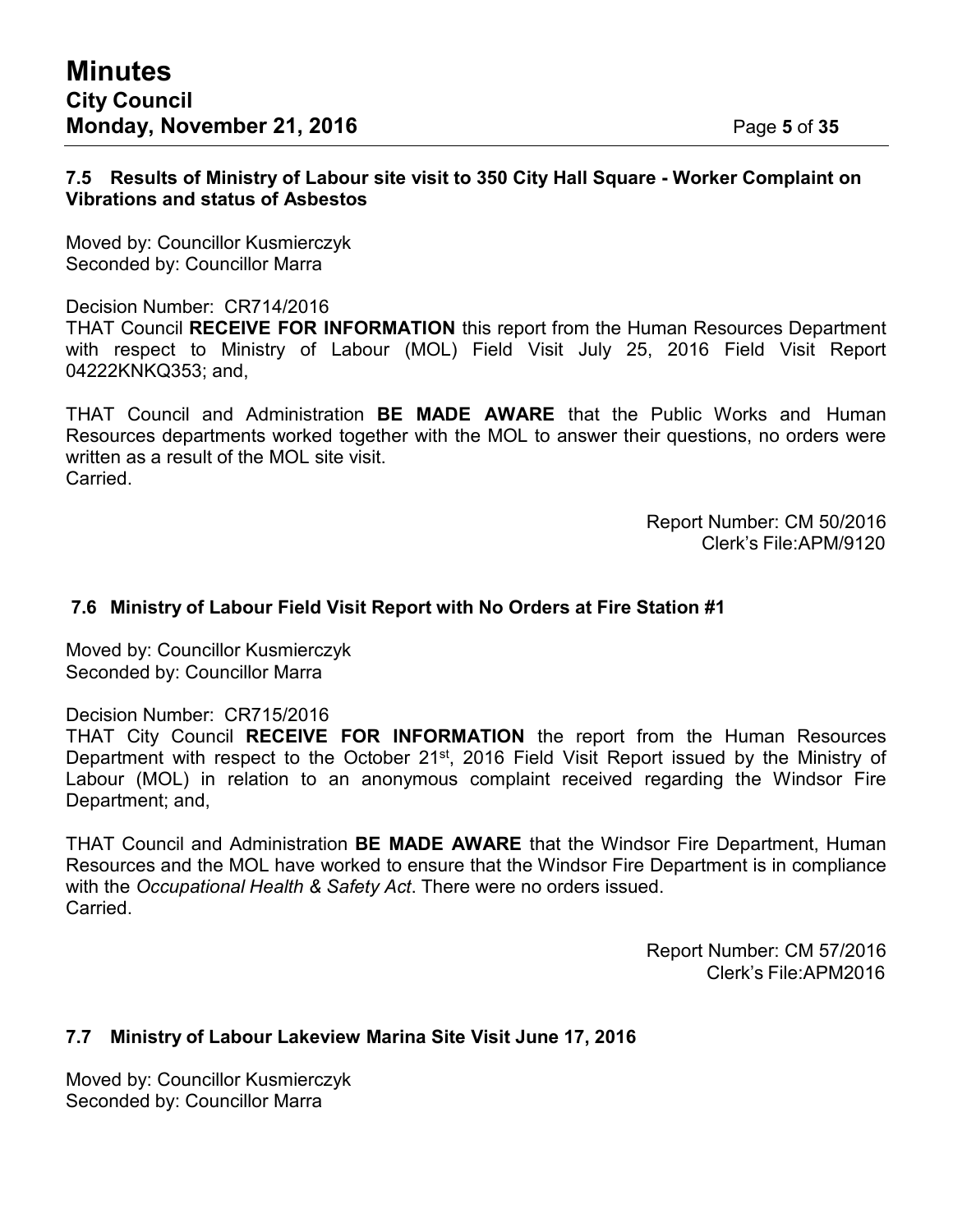# **Minutes City Council Monday, November 21, 2016 Page 6** of 35

# Decision Number: CR716/2016

THAT City Council **RECEIVE FOR INFORMATION** the report from the Human Resources Department with respect to the June 17, 2016 Field Visit Report No: 04222KLLV273 issued by the Ministry of Labour (MOL) in relation to a reported injury to a worker at the Lakeview Park Marina; and,

THAT Council and Administration **BE MADE AWARE** that the Recreation & Culture Department, Human Resources and the MOL have worked to ensure that Lakeview Park Marina is in compliance with the *Occupational Health & Safety Act*. There were no orders issued.

Carried.

Report Number: CM 62/2016 Clerk's File:APM2016

# **7.8 Ministry of Labour order pertaining to ammonia exposure incident on Aug. 26/16**

Moved by: Councillor Kusmierczyk Seconded by: Councillor Marra

Decision Number: CR717/2016

THAT Council **RECEIVE FOR INFORMATION** this report from the Human Resources Department with respect to Ministry of Labour (MOL) Field Visit of August 31, 2016; and further,

THAT Council and Administration **BE MADE AWARE** that the Departments of Recreation and Cultural Affairs and Human Resources have taken action to address this item and in doing so the Corporation will not be appealing this order received.

Carried.

Report Number: C 172/2016 Clerk's File:APM2016

# **8. CONSENT AGENDA**

# **8.1 Site Plan Application for the Windsor Essex Community Health Centre at 3325 College Avenue**

Moved by: Councillor Payne Seconded by: Councillor Sleiman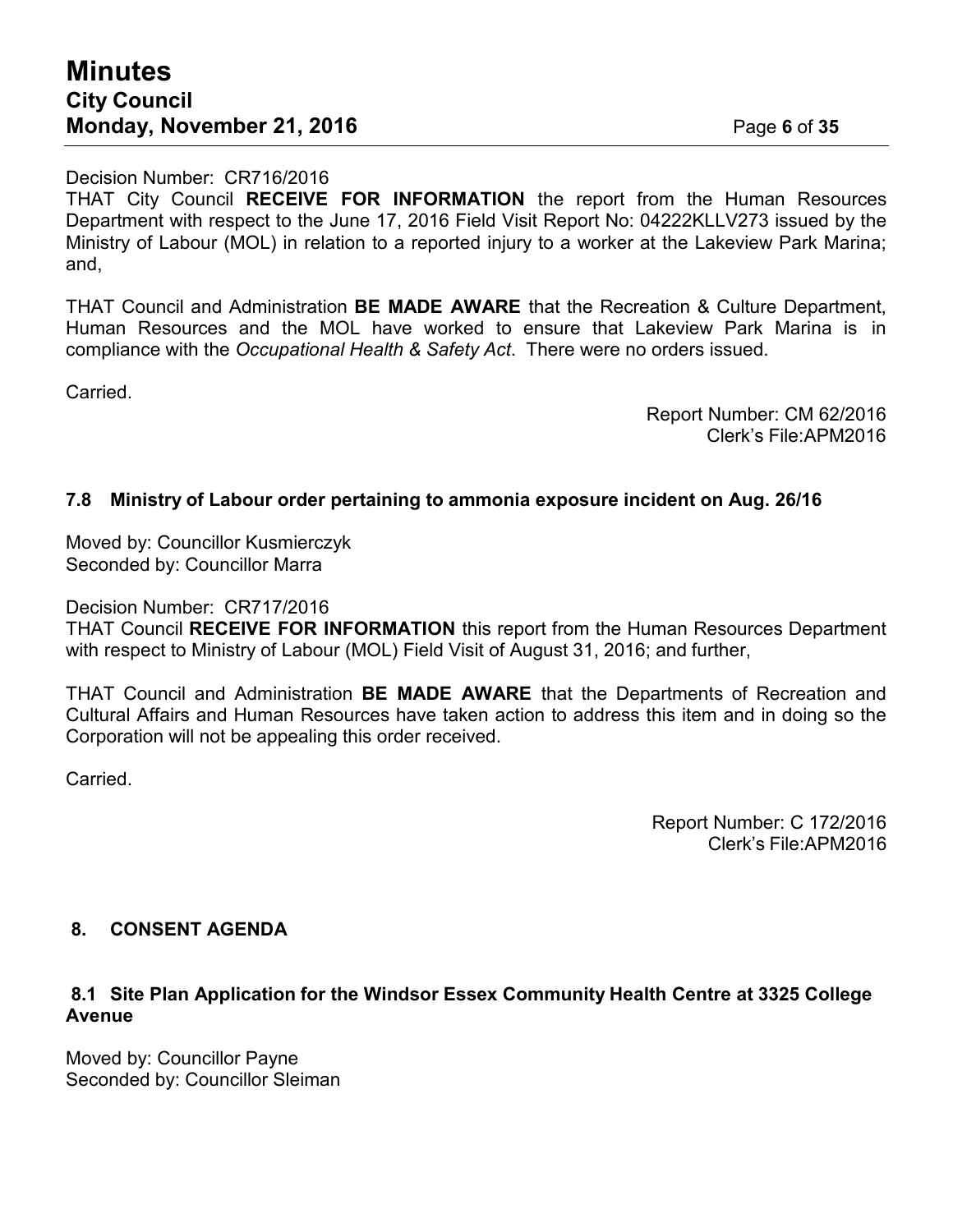Decision Number: CR718/2016

- I. THAT the application by the Windsor Essex Community Health Centre (File No.: SPC-012/16) **BE APPROVED** permitting development in accordance with the following drawings:
	- 1. Site Plan: Map No. SPC-012/16 (A200)
	- 2. Tree Planting Plan: Map No. SPC-012/16 (A200.1)
	- 3. Floor Plan: Map No. SPC-012/16 (A201)
	- 4. Elevations: Map No. SPC-012/16 (A401)
- II THAT the following **BE REQUIRED**, prior to the issuance of a construction permit:
	- 1. General Provisions of the Site Plan Approval:
		- i. The following conditions are prerequisites for the construction permit issuance: G-4 (1) Storm Detention Scheme to the satisfaction of the City Engineer, G-7 (2) Lighting Product Specifications, G-15 (1) Street Opening Permit, G-15 (2) Site Servicing Drawings, and G-18 Lot Grading Plan to the satisfaction of Public Works – Engineering, the Building Department, and the City Planner.
	- 2. Special provisions of the Site Plan Approval:
		- i. To install a sanitary sampling manhole at the property line of the subject lands to the satisfaction of the City Engineer if one does not already exist.
		- ii. The leasing arrangement with the City be finalized prior to issuance of a construction permit.
		- iii. That an Archeological Report be prepared and registered with the Ministry of Culture, Tourism and Sport prior to the issuance of a construction permit.
- III THAT in accordance with By-law 11275, Administration **BE AUTHORIZED** to approve future changes to the approved site plan and building elevations.

Carried.

Report Number: C 205/2016 Clerk's File:ZS12603

# **8.2 Amendment of By-law 113-2006 (A By-law to Prohibit Smoking in the City of Windsor) pursuant to CR292/2016City Wide**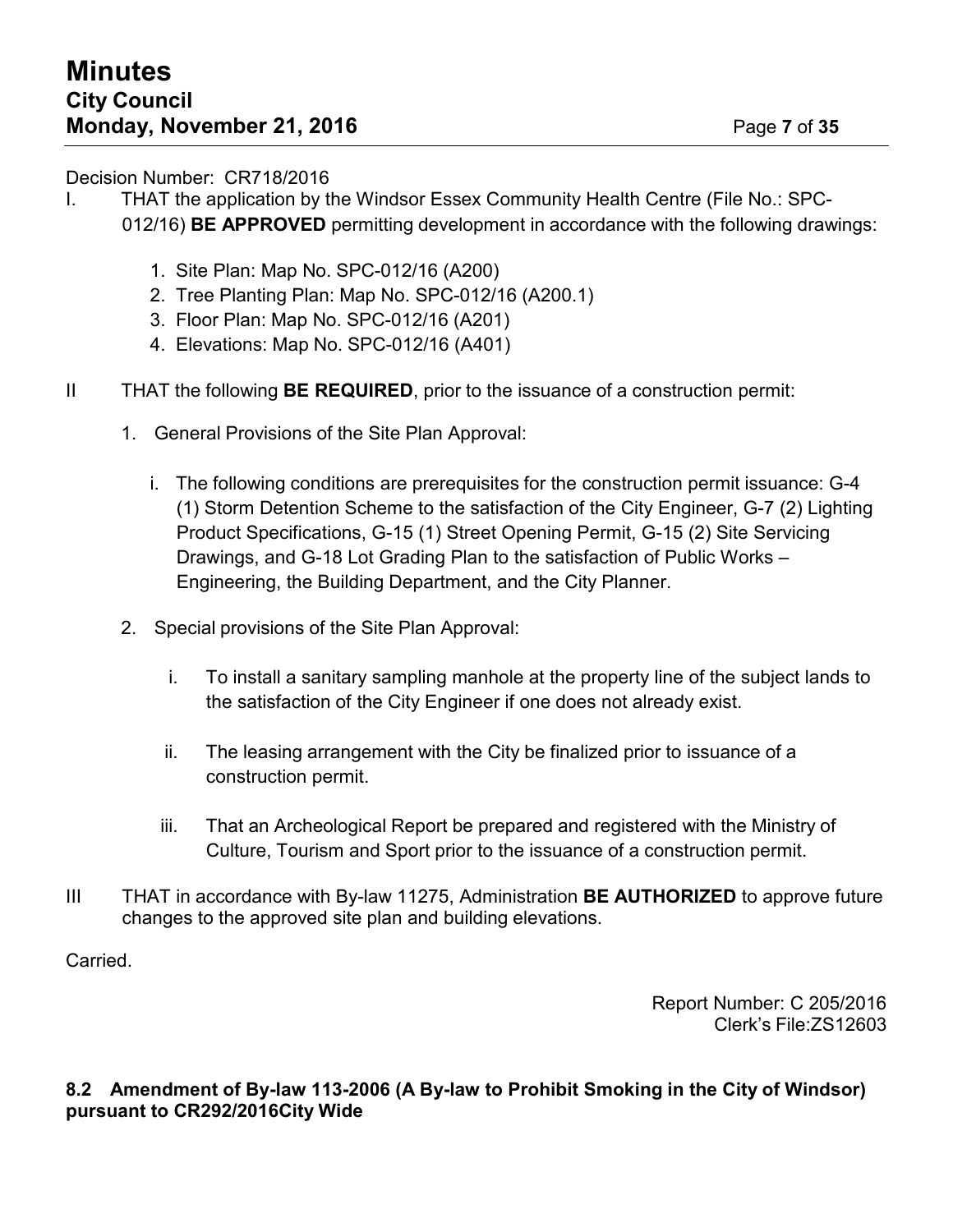Moved by: Councillor Payne Seconded by: Councillor Sleiman

Decision Number: CR719/2016

- I. THAT By-law 113-2006 (A By-law to Prohibit Smoking in the City of Windsor) **BE AMENDED**, as set out in Appendix "A" attached hereto; and,
- II. THAT amending By-law # 175-2016 **BE PASSED** at this meeting of Council.

Carried.

Report Number: C 206/2016 Clerk's File:MH2016

# **8.3 Provincial Offences (POA) Program Agreements - City Wide**

Moved by: Councillor Payne Seconded by: Councillor Sleiman

### Decision Number: CR720/2016

THAT the Windsor/Essex Area Intermunicipal Courts Service Agreement made the 20<sup>th</sup> day of November, 2000 between the Corporation of the City of Windsor together with the County of Essex, the Town of Amherstburg, the Town of Essex, the Town of Kingsville, the Town of Lakeshore, the Town of LaSalle, the Municipality of Leamington, the Township of Pelee, and the Town of Tecumseh, **BE RENEWED** for a further 5 years for the period January 1, 2017 through December 31, 2021; and,

THAT the Provincial Offences (POA) Tax Roll Agreement between the Corporation of the City of Windsor together with the County of Essex, the Town of Amherstburg, the Town of Essex, the Town of Kingsville, the Town of Lakeshore, the Town of LaSalle, the Municipality of Leamington, the Township of Pelee, and the Town of Tecumseh, **BE APPROVED**; and,

THAT the Chief Administrative Officer and City Clerk **BE AUTHORIZED** to sign both Agreements, to be satisfactory in form and content to the City Solicitor and in financial content satisfactory to the City Treasurer; and,

THAT the Ministry of the Attorney General be advised that it has been locally agreed that the City of Windsor will continue in the role of Municipal Partner under the POA Transfer Agreement.

Carried.

Report Number: C 204/2016 Clerk's File:GP/10894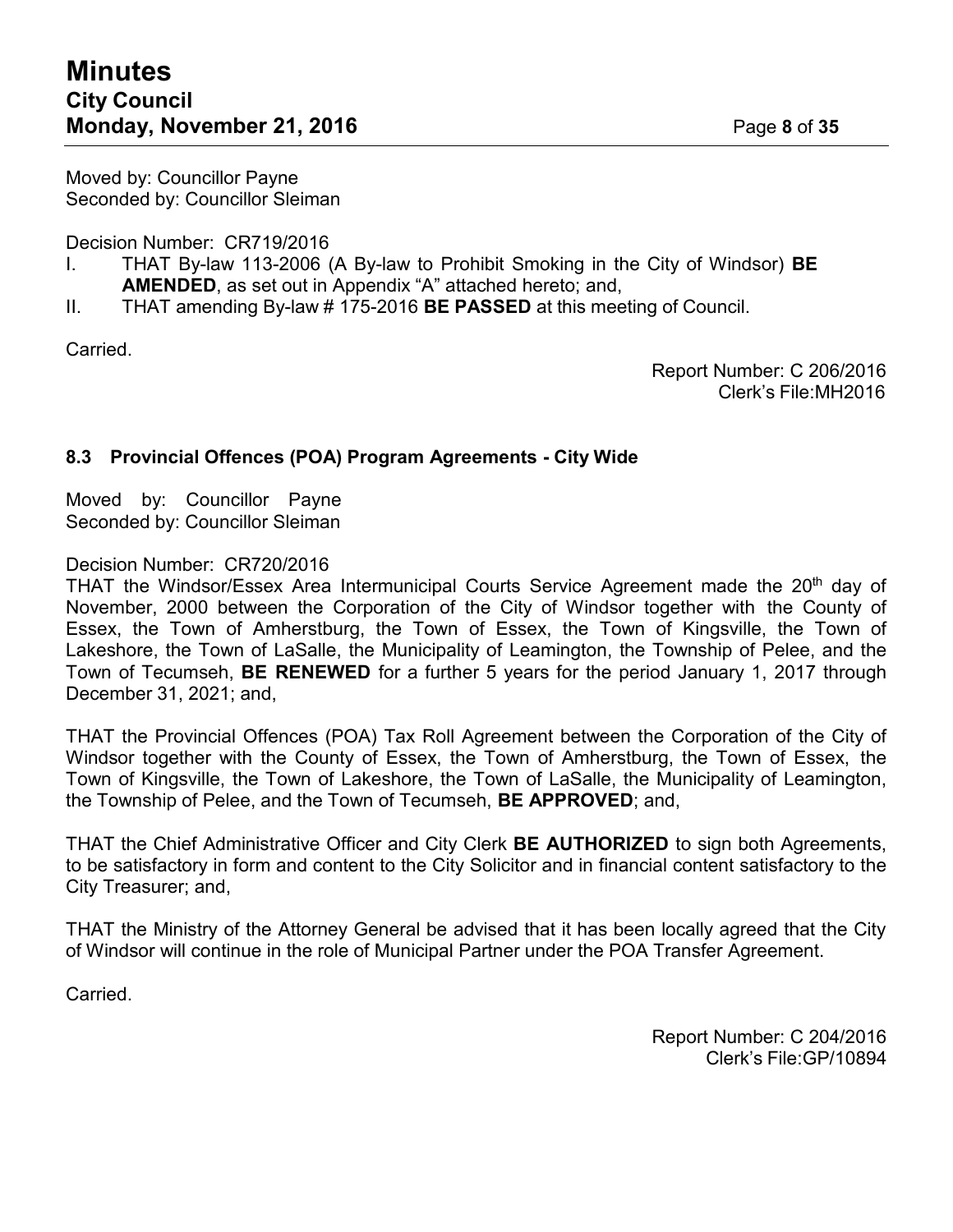Moved by: Councillor Payne Seconded by: Councillor Sleiman

Decision Number: CR721/2016

- I. THAT the report of the City Solicitor dated November 4, 2016 entitled "Purchasing Card Policy amendment and Management Action Plan Implementation in response to the findings of the "Purchasing Card Review Internal audit report", **BE RECEIVED** in satisfaction of the obligation imposed by CR149/2016, S11/2016, AF/11247 to report on the progress of the implementation of the Management Action Plan, and in response to CR149/2016 respecting the possible implementation of Toronto's model of posting P-Card transactions by department in the form of an Open Data Catalogue, to be published on a monthly basis for public transparency; and,
- II. THAT the amended Purchasing Card Policy found in Appendix B of this report **BE PASSED**, to replace the current Purchasing Card Policy, which shall **BE REVOKED**; and,
- III. THAT City Council **APPROVE** and **AUTHORIZE** Administration to proceed with publishing the following monthly P-Card transaction information collected from the City's P-Card electronic approval system;

|        | <b>Transaction</b> | <b>Financial</b> |                                               |
|--------|--------------------|------------------|-----------------------------------------------|
|        | <b>∣ Amt (Inc.</b> | <b>Account</b>   | Quantity/Description                          |
| Vendor | Tax)               |                  | Department   Description   of Good or Service |

in the form of an Open Data Catalogue through the City's website for public transparency.

Carried.

Report Number: C 203/2016 Clerk's File:AF/11247

# **8.5 Minutes of the New City Hall Project Steering Committee of its meeting held October 27, 2016**

Moved by: Councillor Payne Seconded by: Councillor Sleiman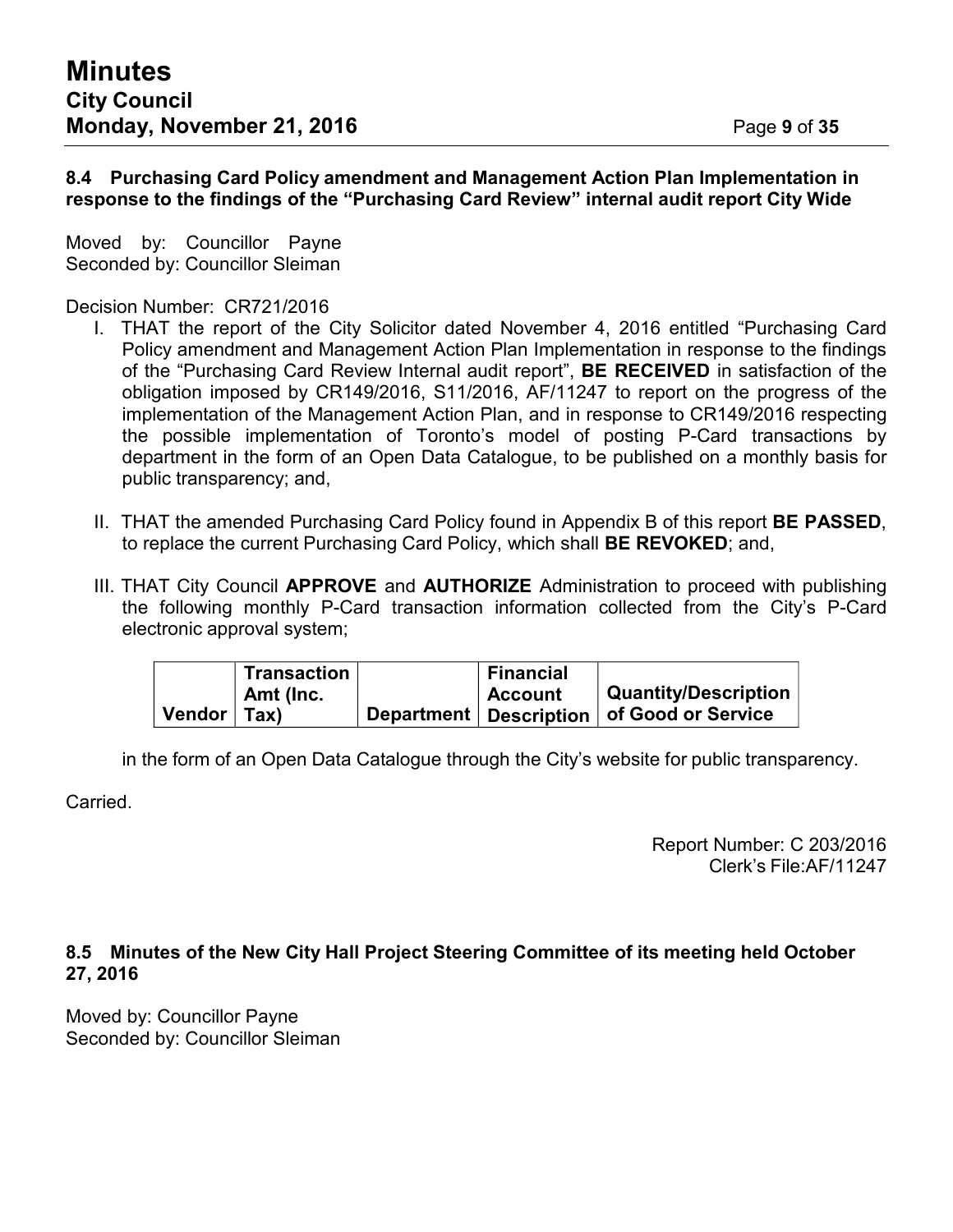# **Minutes City Council Monday, November 21, 2016 Page 10 of 35**

Decision Number: CR722/2016 THAT the Minutes of the New City Hall Project Steering Committee of its meeting held October 27, 2016 **BE RECEIVED** for information.

Carried.

Report Number: SCM 188/2016

# **8.6 Al Shipley - 356 Randolph - Rezoning Z-011/16 ZNG/4832 - Ward 2**

Moved by: Councillor Payne Seconded by: Councillor Sleiman

Decision Number: CR723/2016 PHED 405

THAT an amendment to Zoning By-law 8600 **BE APPROVED** changing the zoning of the north Part of Lot 619 and the south Part of Lot 620, Registered Plan 682, situated on the east side of Randolph Ave between University Ave West and Fanchette Street (known municipally as 356 Randolph Avenue; Roll Number 050-090-09600) by adding a new site specific provision to Section 20(1) as follows:

"334. For the lands comprising the north Part of Lot 619 and the south Part of Lot 620, Registered Plan 682, situated on the east side of Randolph Ave between University Ave West and Fanchette Street, a dwelling with a maximum of two dwelling units shall be an additional permitted use. [ZDM 3; ZNG/4832]"

Carried.

Report Number: S 172/2016 Clerk's File:ZB/12656

# **8.7 Rezoning - City of Windsor - Housekeeping Amendment 2016-2 - Z-002/16 ZNG/4629 - City Wide**

Moved by: Councillor Payne Seconded by: Councillor Sleiman

Decision Number: CR724/2016 PHED 403 That Zoning By-law 8600 **BE AMENDED** on the following basis:

- 1. That Sections 7, 21, 22 and 23 be deleted.
- 2. That Section 3, attached as Appendix A, be added to Zoning By-law 8600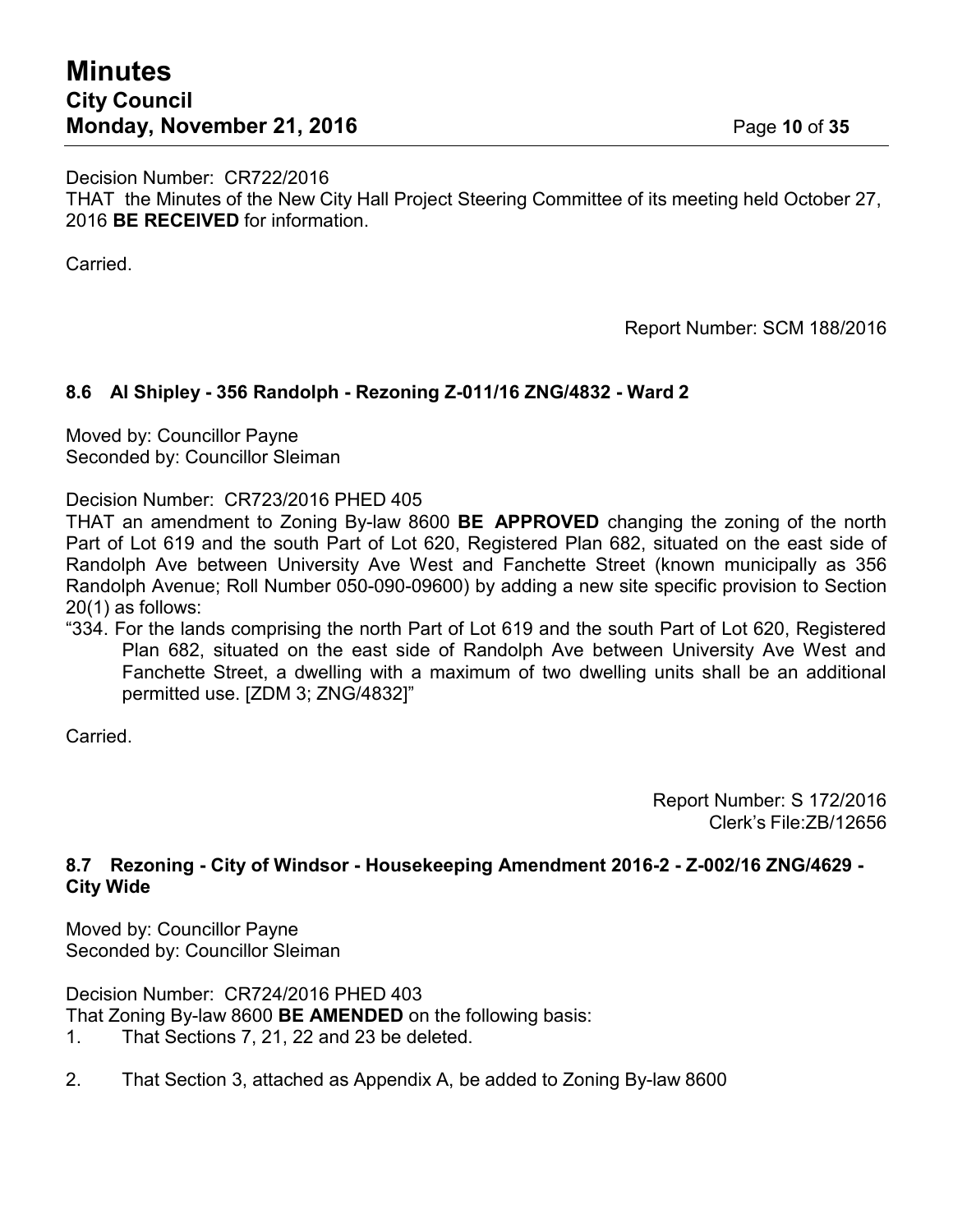# **Minutes City Council Monday, November 21, 2016 Page 11 of 35**

- 3. That Section 5, attached as Appendix B, be added to Zoning By-law 8600
- 4. That subclause (iii) of Sections 10(1)(b), 10(2)(b), 10(3)(b), 10(4)(b), 10(6)(b), 10(7)(b), 11(1)(b), 11(2)(b), 11(3)(b), 11(4)(b), 11(6)(b), be deleted and replaced with the following:
	- "(iii) Maximum Total Lot Coverage 45% of the lot area"
- 5. That subclause (vi) of Section 10(5)(b) be deleted and replaced with the following:
	- "(vi) Maximum Total Lot Coverage 50% of the lot area"
- 6. That subclause (vi) of Section 20(1)19 be deleted and replaced with the following:
	- "(vi) Section 5.15.3 relating to location of buildings on corner lots; [ZNG/4629]
- 7. That subsection 143 of Section 20(1) be deleted and replaced with the following:
	- "143. For the lands comprising Part of Lot 136, Concession 1, located north of McHugh Avenue and east of the storm water management facility, designated as Blocks 5 and 6 on Schedule 'A' to By-law Number 304-2003, the minimum front yard depth shall be 4.57 metres and the minimum lot area for a townhouse shall be 520.0 square metres, plus 173.0 square metres for each additional dwelling unit, and further that Section 5.11.1 shall not apply. [ZDM 14; ZNG/4629]"
- 8. That subsection 160 of Section 20(1) be deleted and replaced with the following:
	- "160. For the lands comprising Lots 50 to 59, Registered Plan 12M-211, located on the east side of Gundy Park Crescent, the minimum front yard depth shall be reduced from 6.0 metres to 3.0 metres, however, the requirement for the minimum 6.0 metre setback of the garage shall remain in effect as specified under Section 5.11.1. [ZNG/4629]"
- 9. That subsection 182 of Section 20(1) be deleted and replaced with the following:
	- "182. For the lands comprising part of Lots 136 to 138, Concession 1, and being part of Part 1, 12R-21566, designated as the eastern one-half of Block 4 and Block 8, fronting on the west side of the proposed Cypress Avenue/Street 'E'; the western one-half of Blocks 2 and 10, fronting on the east side of the proposed Clearwater Avenue/Street 'F'; the eastern one-half of Blocks 2 and 10, fronting on the east side of the proposed Barkley Avenue/Street 'G'; and shown on Schedule 'A' to By-law Number 1-2005, the minimum required front yard depth shall be reduced from 6.0 metres to 4.57 metres and that Section 5.11.1 shall not apply.

Furthermore, for the lands designated as the western one-half of Block 4 and Block 7, fronting on the east side of the proposed Aspenshore Avenue/Street 'D' and shown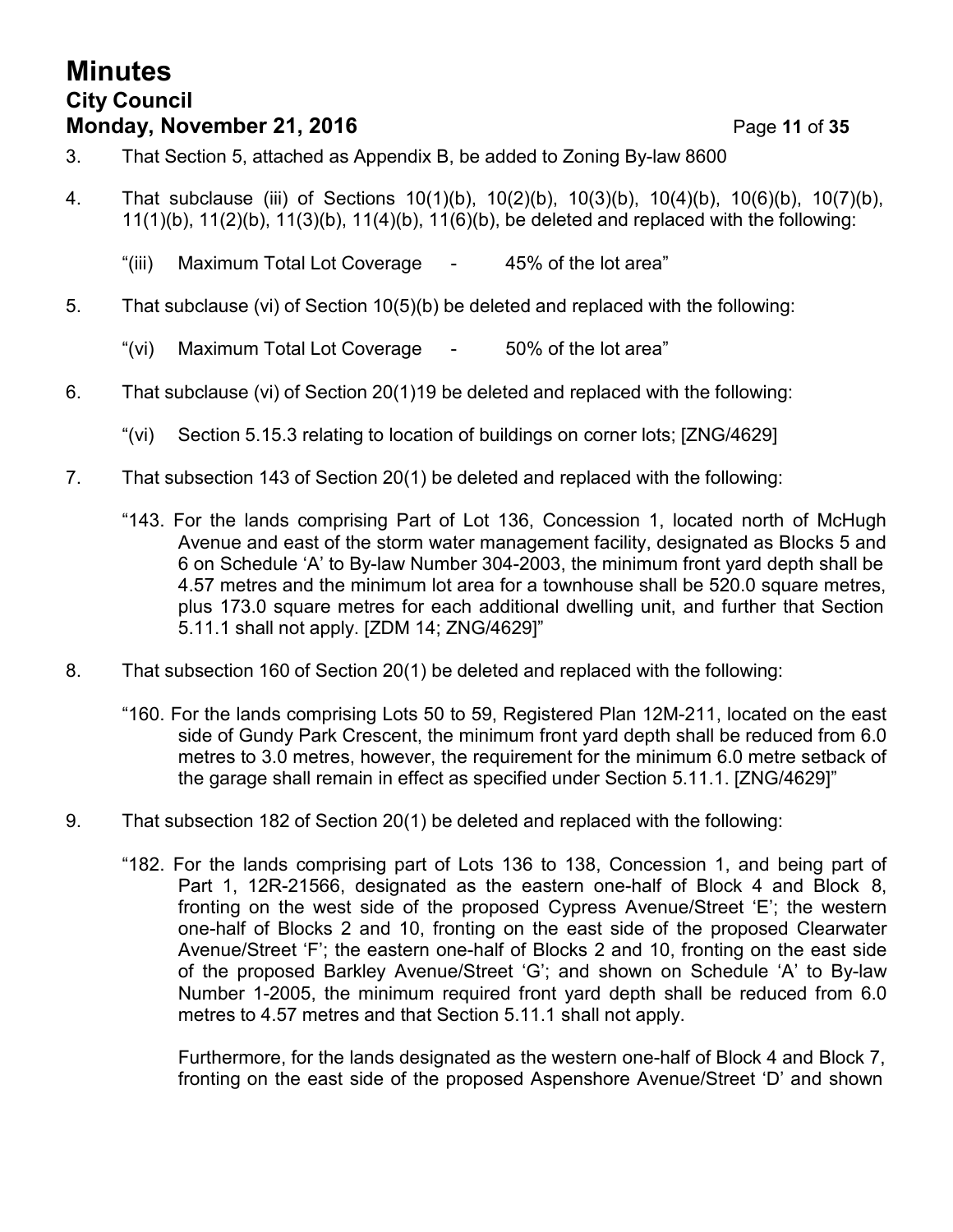# **Minutes City Council Monday, November 21, 2016 Page 12 of 35**

on Schedule 'A' to By-law Number 1-2005, the minimum required rear yard shall be reduced from 7.5 metres to 6.07 metres.[ZDM 14; ZNG/4629]"

- 10. That subclause (iii) of Section 20(1)252 be deleted and replaced with the following:
	- "(iii) The requirements of Section 5.10.7 shall also apply to the GD1.4 zoning district. [ZNG/4629]"
- 11. That subclause (i) of paragraph 3 of Section 20(1)282 be deleted and replaced with the following:
	- "(i) Section 5.2.10 [ZNG4629]"
- 12. That subsection 177 of Section 20(1) be deleted and replaced with the following:
	- "177. For the lands comprising Parts 1 to 8, Plan 12R-20484, located on the east and west side of Buckingham Drive, south of Raymond Avenue, the following additional provisions shall apply:
		- .1 Minimum lot area shall be 1,600.0 square metres;
		- .2 Habitable room windows are prohibited along the south wall of any dwelling;
		- .3 Minimum building setback from the south lot line shall be 9.0 metres.

[ZDM 10; ZNG/4629]"

Carried.

Report Number: S 173/2016 Clerk's File:ZB/12452

# **8.9 Report No. 111 of the Windsor Accessibility Advisory Committee - Request for Outdoor Accessible Exercise Equipment for Huron Lodge**

Moved by: Councillor Payne Seconded by: Councillor Sleiman

Decision Number: CR726/2016 SDHC429

THAT Report No. 111 of the Windsor Accessibility Advisory Committee--that **APPROVAL BE GIVEN** to an expenditure in the upset amount of \$69,376 (Canadian Funds) to be derived from the Capital Project #7086008 - Accessibility ODA Requirements Fund for the purchase of outdoor accessible exercise equipment (includes the installation of a cement pad) to be placed on the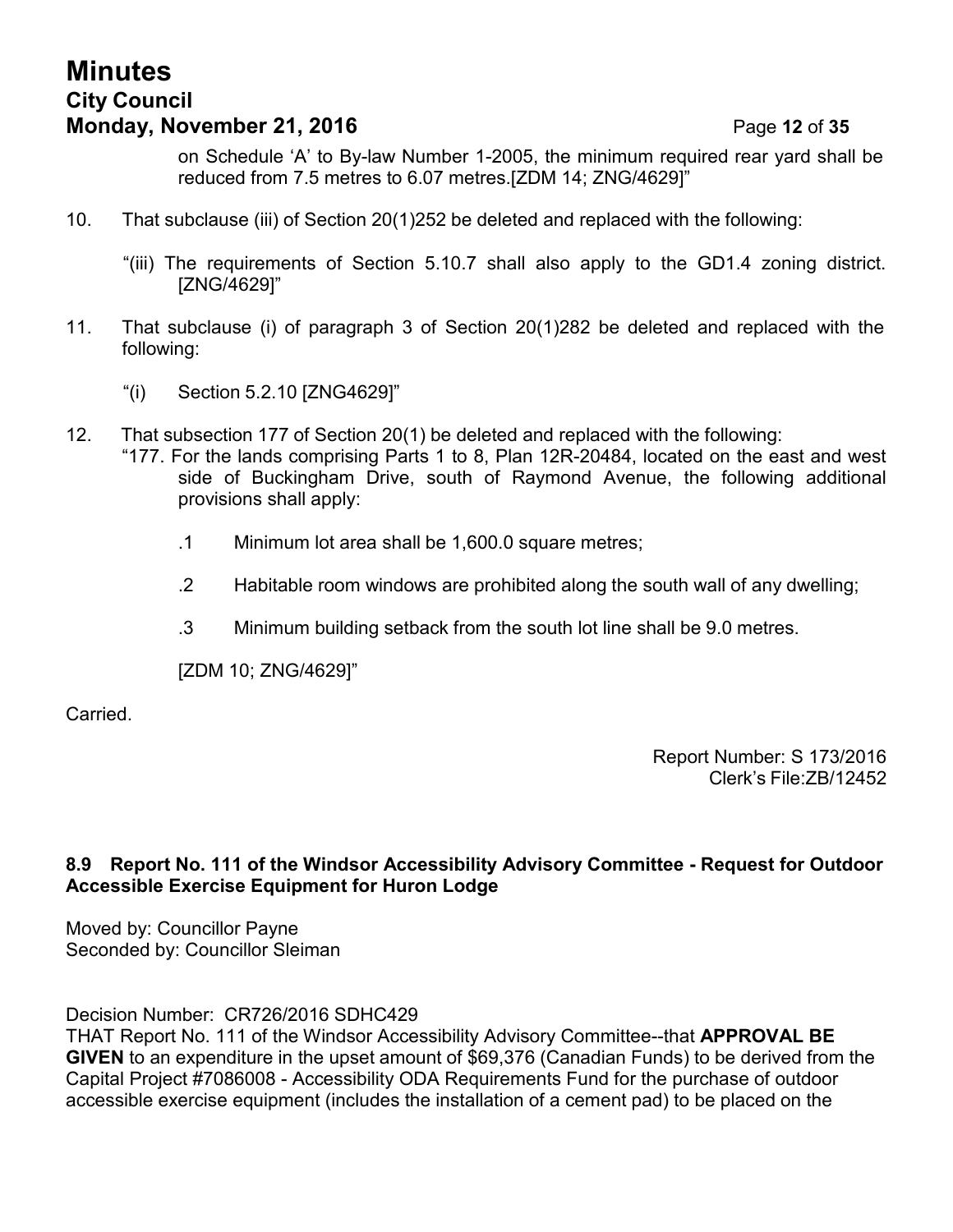# **Minutes City Council Monday, November 21, 2016 Page 13 of 35**

grounds of Huron Lodge, and further, that Huron Lodge **BE REQUESTED** to erect a plaque acknowledging the contribution by the Windsor Accessibility Advisory Committee and City Council **BE APPROVED.** Carried.

> Report Number: SCM 172/2016 Clerk's File:MB2016

# **8.10 Minutes of the Seniors Advisory Committee of its meeting held September 8, 2016**

Moved by: Councillor Payne Seconded by: Councillor Sleiman

Decision Number: CR727/2016 SDHC430 THAT the minutes of the Seniors Accessibility Advisory Committee of its meeting held September 8, 2016 **BE RECEIVED** for information.

Carried.

Report Number: SCM 166/2016 Clerk's File:MB2016

# **8.11 Report No. 99 of the Board of Directors, Willistead Manor Inc., of its meeting held September 8, 2016 (Re-appointment of Board Members)**

Moved by: Councillor Payne Seconded by: Councillor Sleiman

Decision Number: CR728/2016 SDHC431

THAT Report No.99 of the Board of Directors, Willistead Manor Inc., of its meeting held September 8, 2016—That the following persons **BE RE-APPOINTED** to the Board of Directors, Willistead Manor Inc. in their current roles, for a two year term expiring August 17, 2018:

J. Evans D. Sanborn R. Gauthier J. Douglas Willms

A. Abu-Zahra

**BE APPROVED.**

Carried.

Report Number: SCM 177/2016 Clerk's File:MB2016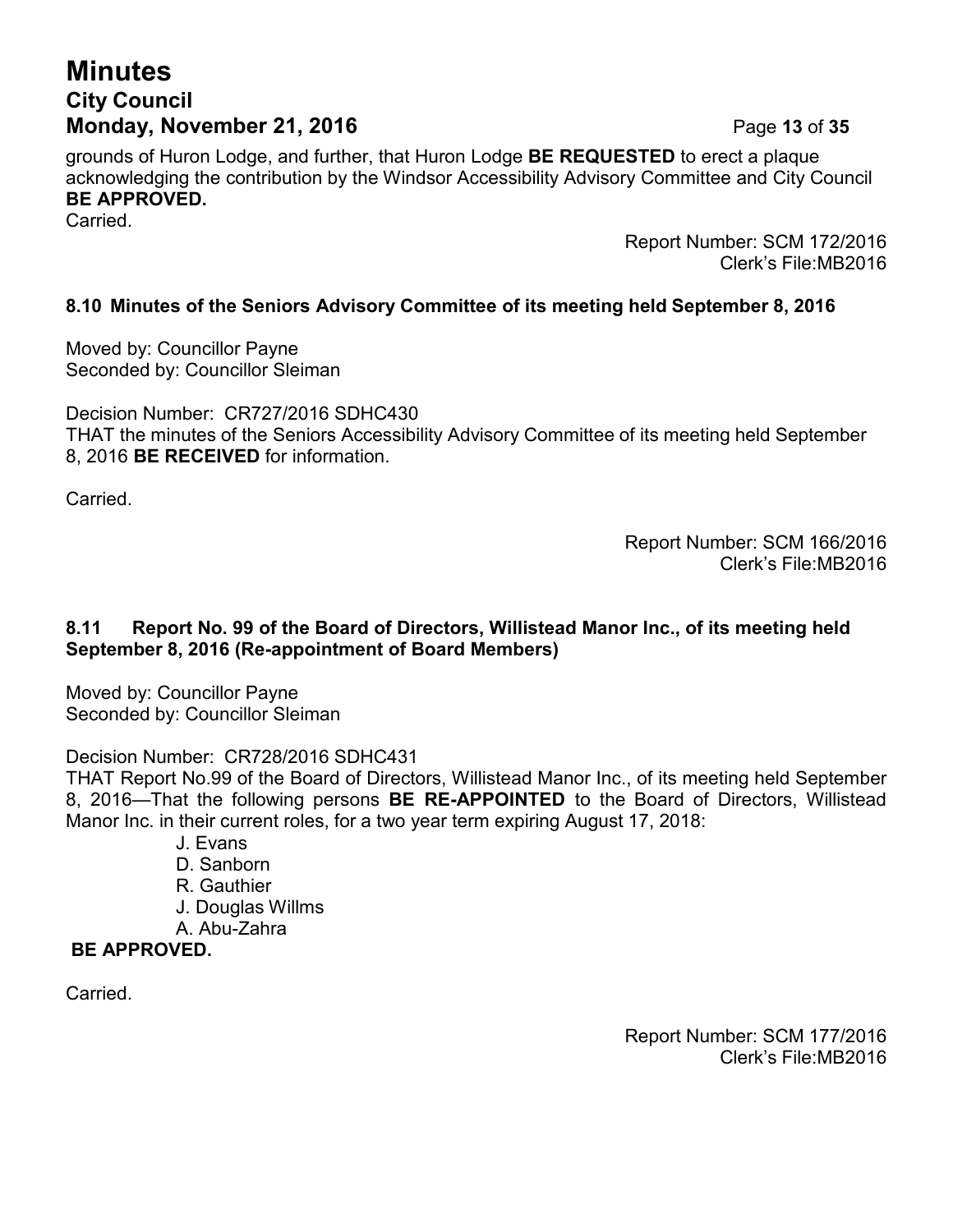# **8.12 Minutes of the Board of Directors, Willistead Manor Inc. meeting held September 8, 2016**

Moved by: Councillor Payne Seconded by: Councillor Sleiman

Decision Number: CR729/2016 SDHC432 THAT the minutes of the Board of Directors, Willistead Manor Inc. meeting held September 8, 2016 **BE RECEIVED** for information. Carried.

> Report Number: SCM 178/2016 Clerk's File: MB2016

# **8.13 Utilizing the additional Odette Bequest for the Sculpture Park**

Moved by: Councillor Payne Seconded by: Councillor Sleiman

Decision Number: CR730/2016 SDHC433

That the report from the Manager of Cultural Affairs and the Manager of Parks Design and Development on the options to utilize the additional Odette bequest in Capital Project 7155002 **BE RECEIVED**; and further,

That City Council **APPROVE** the repair of the sculpture Rinterzo (Option 1) using the additional funds from the Odette Bequest; and,

That Administration **BE AUTHORIZED** to take such actions as required to implement the project; and; if warranted,

That Administration **BE AUTHORIZED** to issue a Request for Proposals pursuant to the Purchasing Bylaw to ensure the project will be completed within the funding available in Capital Project 7155002; and further,

That the City Clerk and Chief Administrative Officer **BE AUTHORIZED** to award and execute the Agreements with the successful services proponent(s) subject to technical content satisfactory to the Executive Director of Recreation and Culture, the Executive Director of Parks, and the Manager, Energy Initiatives (if required) in form to the City Solicitor, and in financial content to the City Treasurer.

**Carried** 

Report Number: S 89/2016 Clerk's File: SR/7573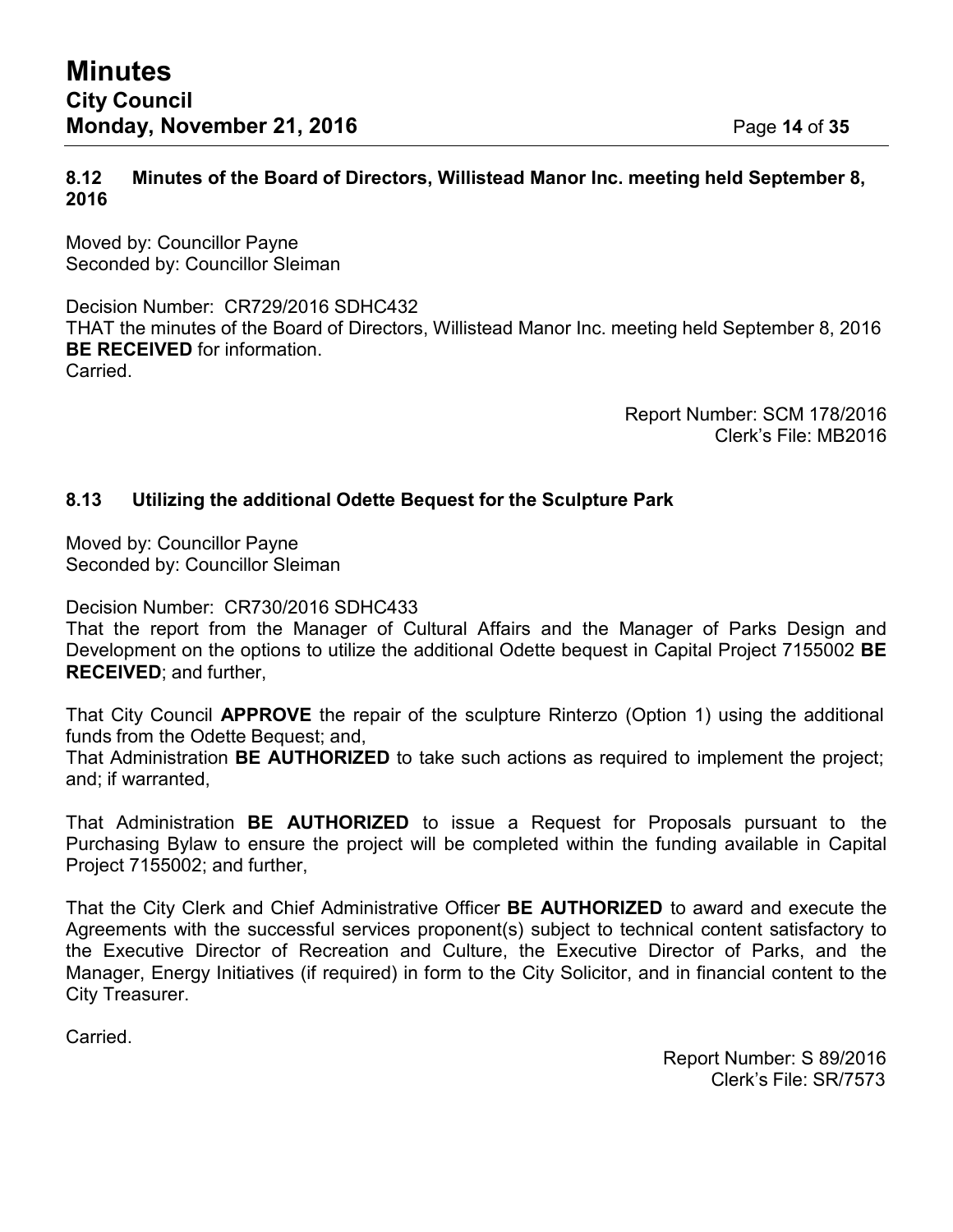# **8.14 Update on Round 2 of Arts Culture and Heritage Funding in 2016 - City Wide**

Moved by: Councillor Payne Seconded by: Councillor Sleiman

Decision Number: CR731/2016 SDHC435 That the report from the Manager of Cultural Affairs dated October 14, 2016 entitled "Update on Round 2 of Arts, Culture and Heritage Funding in 2016" **BE RECEIVED**. **Carried** 

Report Number: CM 55/2016 Clerk's File: SR2016

# **8.15 City of Windsor received three certificates of recognition at the the Multicultural Council Annual General Meeting for its contributions to the Syrian refugee welcoming efforts.**

Moved by: Councillor Payne Seconded by: Councillor Sleiman

Decision Number: CR732/2016 SDHC436

That the report of the Manager of Social Policy and Planning dated September 27, 2016 regarding the City of Windsor receiving three certificates of recognition at the Multicultural Council Annual General Meeting for its contributions to the Syrian refugee welcoming efforts **BE RECEIVED** for information.

**Carried** 

Report Number: CM 52/2016 Clerk's File: SS2016

# **9. REQUEST FOR DEFERRALS, REFERRALS AND/OR WITHDRAWALS**

**8.8 Application for Approval of the Conversion of a Rental Property to Plan of Condominium – 2057458 Ontario Incorporated, 1400-1410 Ouellette Avenue - CDM-004/16 [CDM/4653]; Ward 3**

Moved by: Councillor Gignac Seconded by: Councillor Marra

# Decision Number: CR725/2016

That the report of the City Planner dated September 15, 2016 entitled "Application for Approval of the Conversion of Rental Property to Plan of Condominium – 2057458 Ontario Incorporated, 1400-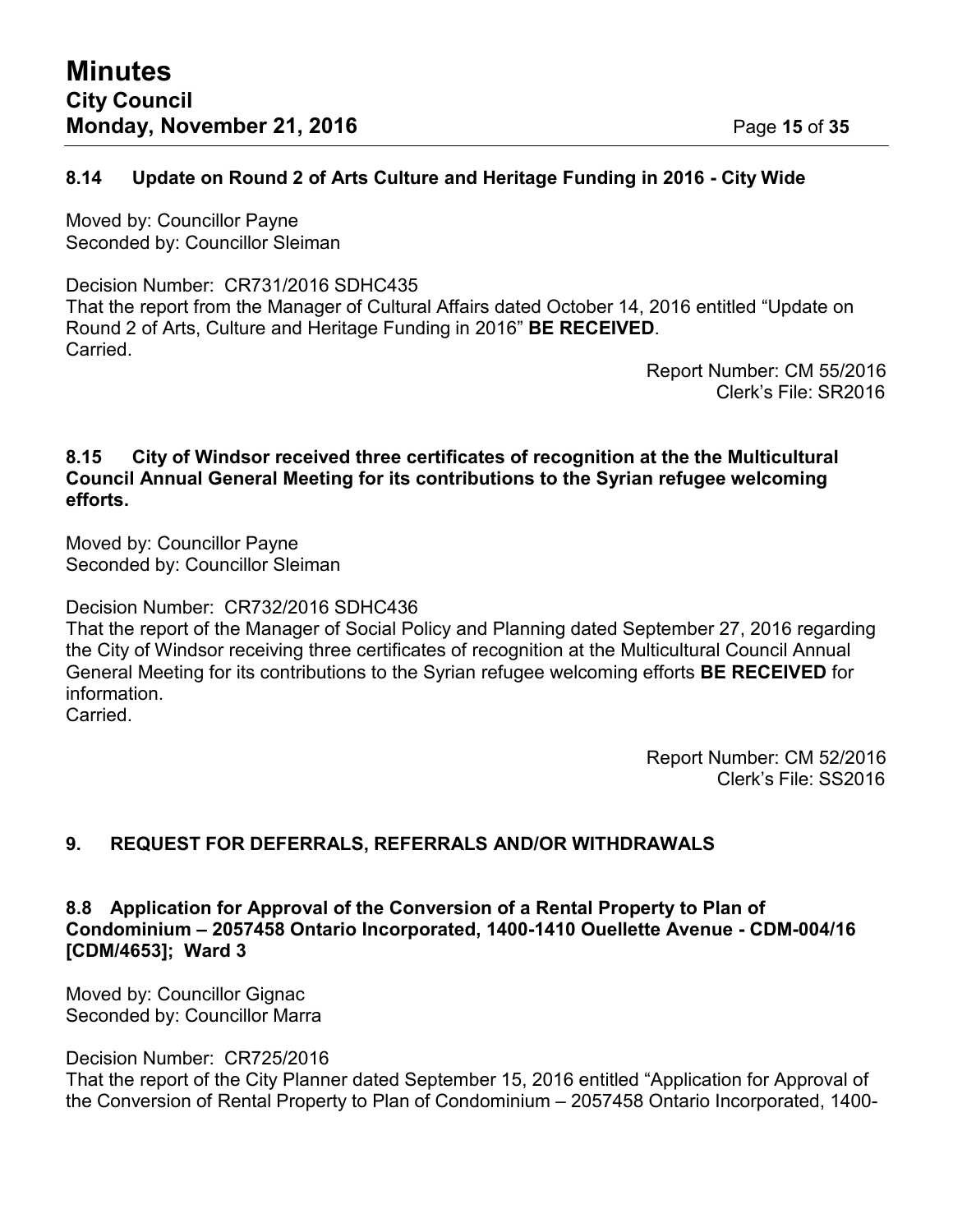# **Minutes City Council Monday, November 21, 2016 Page 16** of 35

1410 Ouellette Avenue" **BE DEFERRED** to the December 12, 2016 meeting of Council, at the request of the Solicitor on behalf of the Applicant, to allow for further opportunity for them to consult with the Legal and Engineering departments.

Carried.

Report Number: S 171/2016 Clerk's File: ZP/12484

# **7.3 Response to CQ31-2016 – Official Plan & Provincial Policy Statement**

Moved by: Councillor Marra Seconded by: Councillor Elliott

Decision Number: CR710/2016

That Rule 13.9 of the Procedure By-law regarding business not already before Council **BE WAIVED** to permit the introduction of a motion for reconsideration by Councillor Payne without prior notice regarding receipt of the report of the City Planner dated November 4, 2016 entitled "Response to CQ31-2016 – Official Plan and Provincial Policy Statement". **Carried** 

Moved by: Councillor Marra Seconded by: Councillor Elliott Decision Number: CR711/2016 That the following motion adopted by City Council on November 21, 2016 **BE RECONSIDERED**: That the report of the City Planner dated November 4, 2016 entitled "Response to CQ31-2016 – Official Plan & Provincial Policy Statement" **BE RECEIVED FOR INFORMATION.** Carried.

Moved by: Councillor Marra

Seconded by: Councillor Payne

Decision Number: CR712/2016

That the report of the City Planner dated November 4, 2016 entitled "Response to CQ31-2016 – Official Plan & Provincial Policy Statement" **BE DEFERRED** to the December 12, 2016 meeting of Council, to allow for a response from the Essex Region Conservation Authority (ERCA) on this matter.

**Carried** 

Report Number: CM 64/2016 Clerk's File: SPL2016

# **10. PRESENTATIONS AND DELEGATIONS (5 Minute maximum per delegate)**

None.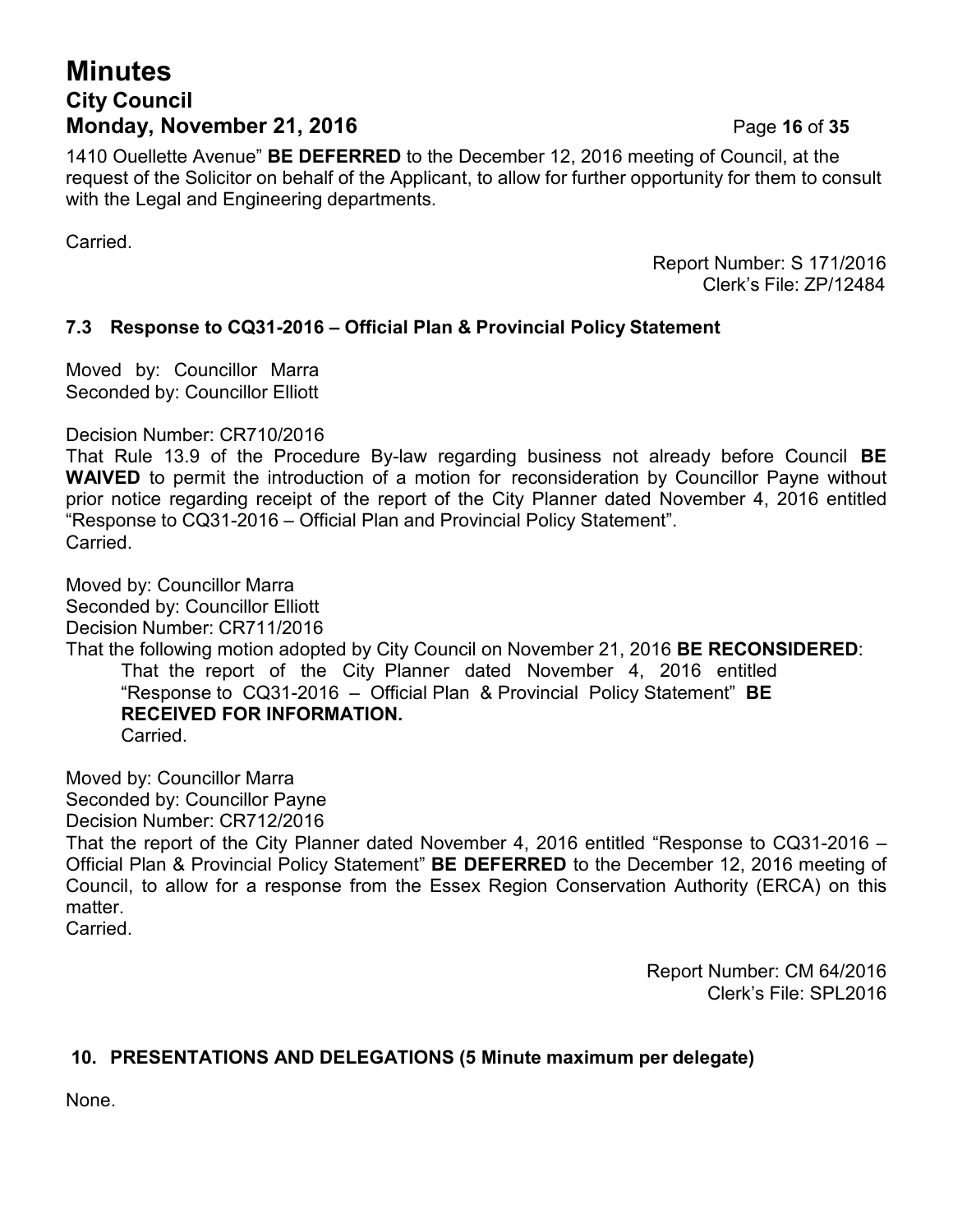# **11. REGULAR BUSINESS ITEMS (Non-Consent Items)**

None.

# **12. CONSIDERATION OF COMMITEE REPORTS**

# **12.1 In-Camera meeting held November 21, 2016**

Moved by: Councillor Elliott Seconded by: Councillor Francis

Decision Number: CR733/2016

That the **Report of the Special in-camera** meeting held November 21, 2016 **BE ADOPTED** as presented. Carried.

Clerk's File: AC02016

# **13. BY-LAWS (First and Second Reading)**

Moved by: Councillor Gignac Seconded by: Councillor Holt

That the following By-laws No. 175-2016 through 180-2016 (inclusive) be introduced and read a first and second time:

**175-2016** A BY-LAW TO FURTHER AMEND BY-LAW 113-2006 BEING A BY-LAW TO PROHIBIT SMOKING IN THE CITY OF WINDSOR, authorized by CR719/2016, adopted November 21, 2016

**176-2016** A BY-LAW TO FURTHER AMEND BY-LAW NUMBER 8600 CITED AS THE "CITY OF WINDSOR ZONING BY-LAW", authorized by CR723/2016, adopted November 21, 2016

**177-2016** A BY-LAW TO FURTHER AMEND BY-LAW NUMBER 8600 CITED AS THE "CITY OF WINDSOR ZONING BY-LAW", authorized by CR724/2016, adopted November 21, 2016

**178-2016** A BY-LAW TO FURTHER AMEND BY-LAW NUMBER 9148 BEING A BY-LAW TO REGULATE TRAFFIC WITHIN THE LIMITS OF THE CITY OF WINDSOR, authorized by CAO3720, approved October 31, 2016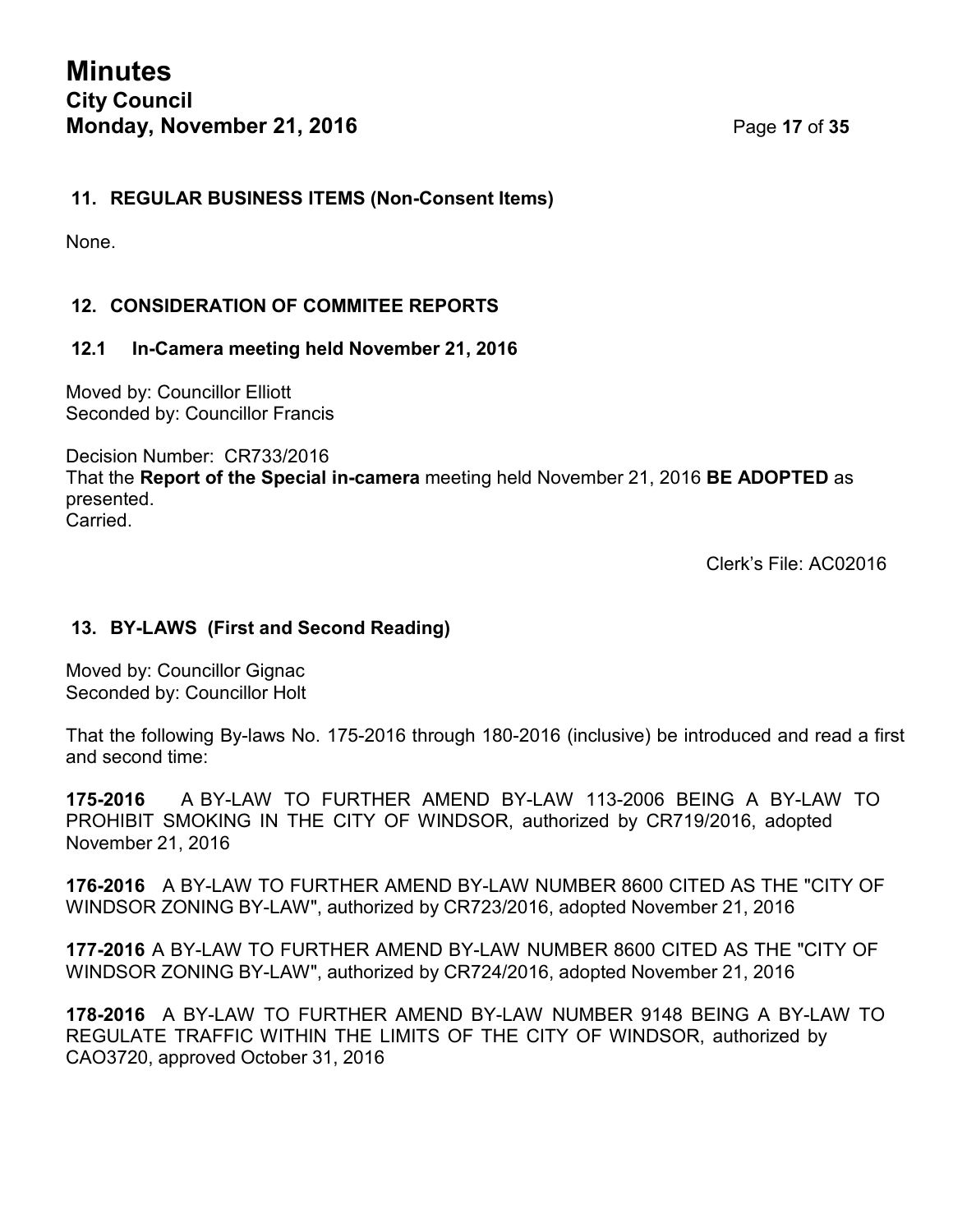# **Minutes City Council Monday, November 21, 2016 Page 18 of 35**

**179-2016** A BY-LAW TO FURTHER AMEND BY-LAW 9023 BEING A BY-LAW TO REGULATE VEHICULAR PARKING WITHIN THE LIMITS OF THE CITY OF WINDSOR ON MUNICIPAL STREETS, MUNICIPAL PARKING LOTS AND PRIVATE PROPERTIES, authorized by CAO3728, approved November 4, 2016

**180-2016** A BY-LAW TO CONFIRM PROCEEDINGS OF THE COUNCIL OF THE CORPORATION OF THE CITY OF WINDSOR AT ITS MEETING HELD ON THE TWENTY-FIRST DAY OF NOVEMBER, 2016

Carried.

# **14. MOVE BACK INTO FORMAL SESSION**

Moved by: Councillor Kusmierczyk Seconded by: Councillor Marra

That the Committee of the Whole does now rise and report to Council respecting the business items considered by the Committee:

- 1) Communication Items (as amended)
- 2) Consent Agenda (as amended)
- 3) Items Deferred (as amended)
- Items Referred
- 4) Consideration of the Balance of Business Items (as presented)
- 5) Committee Reports (as presented)
- 6) By-laws given first and second readings (as presented)

Carried.

# **15. NOTICES OF MOTION**

None presented.

# **16. THIRD AND FINAL READING OF THE BY-LAWS**

Moved by: Councillor Payne Seconded by: Councillor Sleiman

That the following By-laws No. 175-2016 through 180-2016 (inclusive), having been read a first and second time be now read a third time and finally passed and that the Mayor and Clerk **BE AUTHORIZED** to sign and seal the same notwithstanding any contrary provision of the Council.

Carried.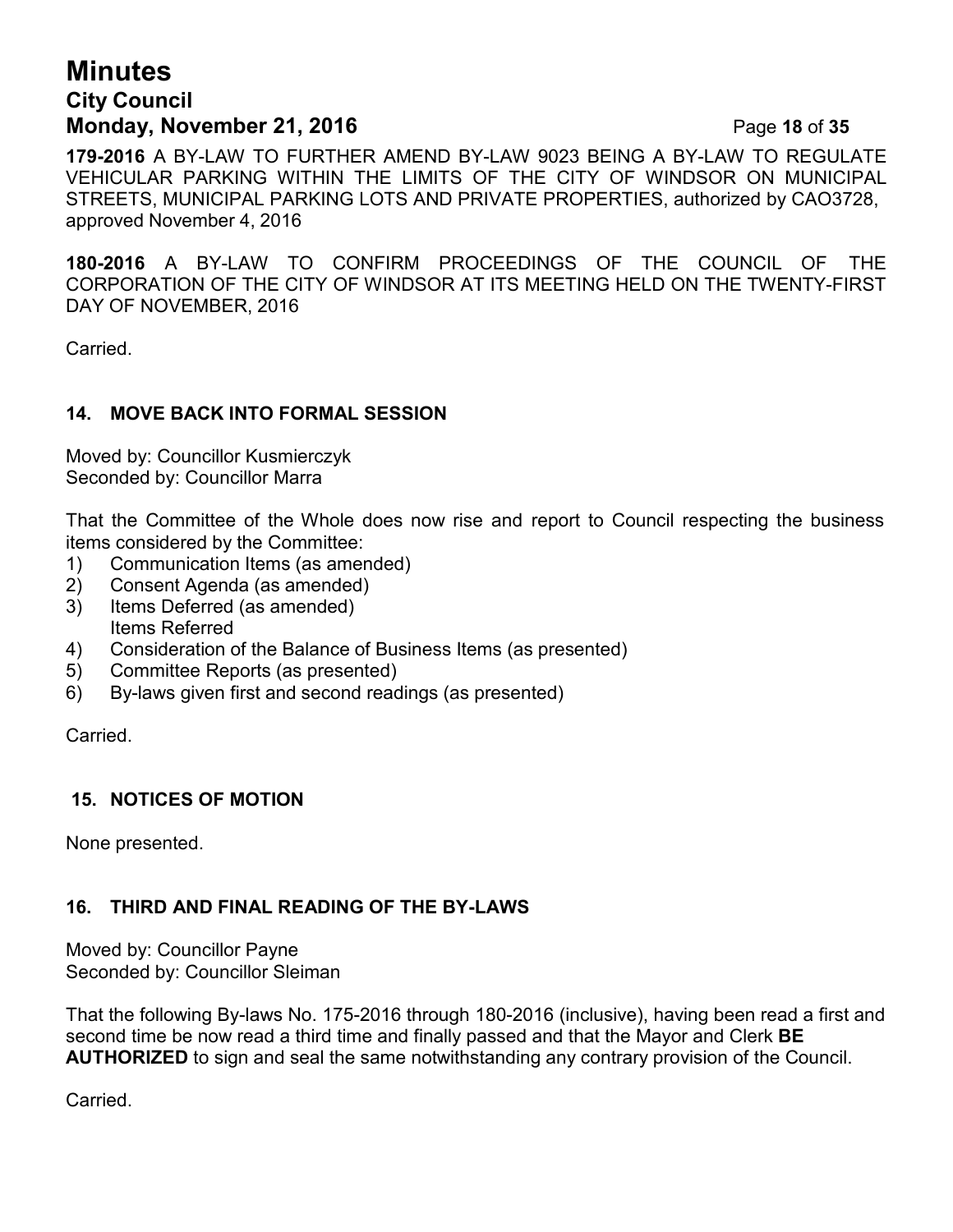# **17. PETITIONS**

None registered.

# **18. QUESTION PERIOD**

# **18.1CQ55-2016**

Moved by: Councillor Elliott Seconded by: Councillor Francis

#### Decision Number: CR704/2016

That the following Council Question by Councillor Elliott **BE APPROVED**, and that Administration **BE DIRECTED** to proceed with the necessary actions to respond to the Council Question in the form of a written report, consistent with Council's instructions, and in accordance with Section 17.1 of the Procedure By-law 98-2011:

### CQ55-2016:

#### **Assigned to City Planner**

Asks Administration to bring back a report in regards to RiverWest Group which involves the group wanting to know how they can be recognized in the City documents including Official Plan and University Avenue Environmental Assessment. Carried.

Clerk's File: SPL2016

# **18.2 CQ56-2016**

Moved by: Councillor Elliott Seconded by: Councillor Francis

#### Decision Number: CR705/2016

That the following Council Question by Councillor Gignac **BE APPROVED**, and that Administration **BE DIRECTED** to proceed with the necessary actions to respond to the Council Question in the form of a written report, consistent with Council's instructions, and in accordance with Section 17.1 of the Procedure By-law 98-2011: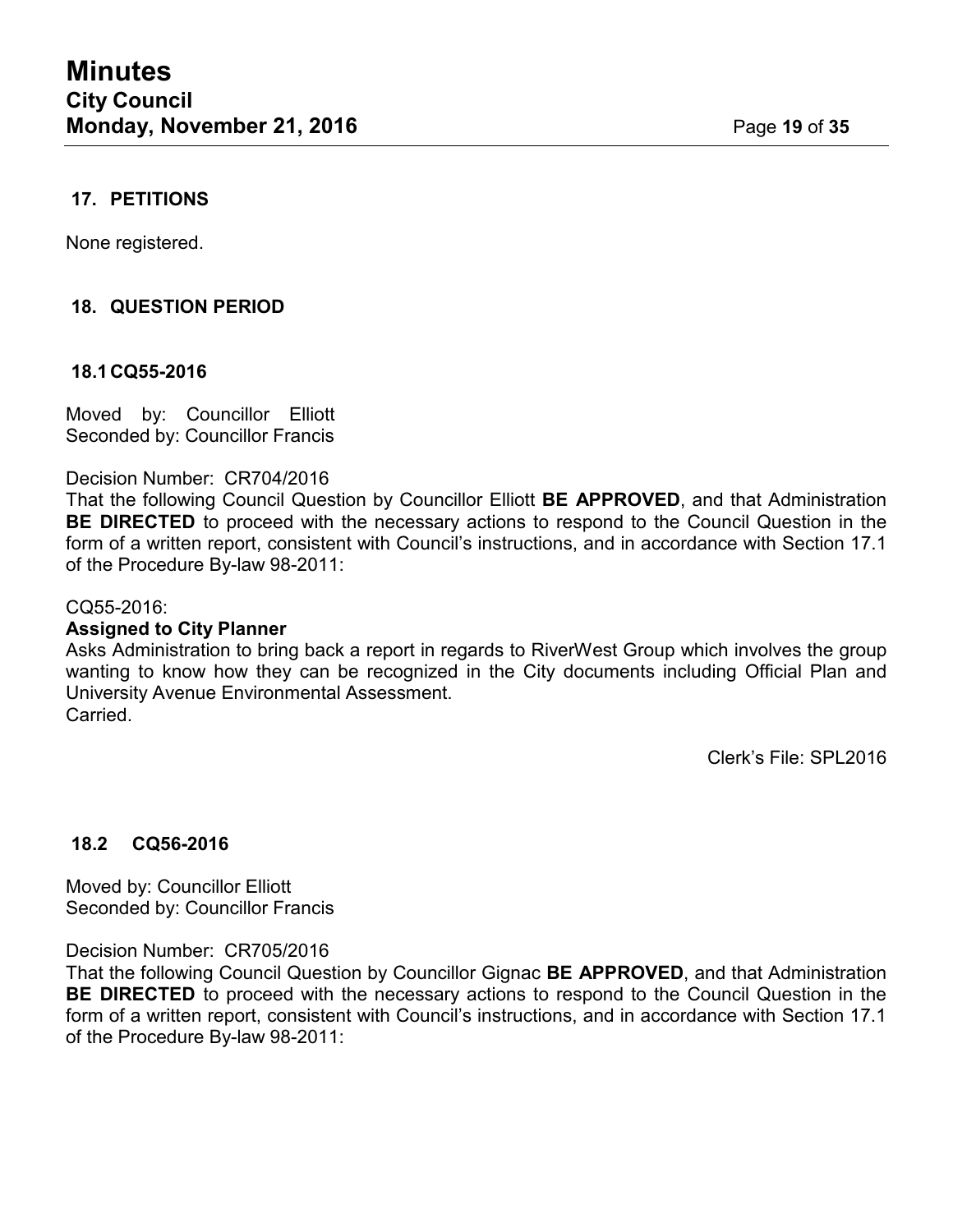### CQ56-2016

# **Assigned to City Engineer**

Council has approved funding to address gaps in the BUMP "loop" which moves through two of my BIAs. I'm asking Administration to prepare a detailed impact report with options for implementation and a consultation process for the business owners. Carried.

Clerk's File: ST2016

# **18.3 CQ57-2016**

Moved by: Councillor Elliott Seconded by: Councillor Francis

### Decision Number: CR703/2016

That the following Council Question by Councillor Kusmierczyk **BE APPROVED**, and that Administration **BE DIRECTED** to proceed with the necessary actions to respond to the Council Question in the form of a written report, consistent with Council's instructions, and in accordance with Section 17.1 of the Procedure By-law 98-2011:

### CQ57-2016:

### **Assigned to City Engineer**

Asks that Administration provide an update on the Basement Flood Protection Subsidy Program after the September 28, 2016 flood - including volume of applications, timelines for processing applications and whether the program has adequate resources. Carried.

Clerk's File: SW2016

# **21. ADJOURNMENT**

Moved by: Councillor Gignac Seconded by: Councillor Holt

That this Council meeting stand adjourned until the next regular meeting of Council or at the call of the Mayor.

Accordingly, the meeting is adjourned at 6:31 o'clock p.m.

Carried.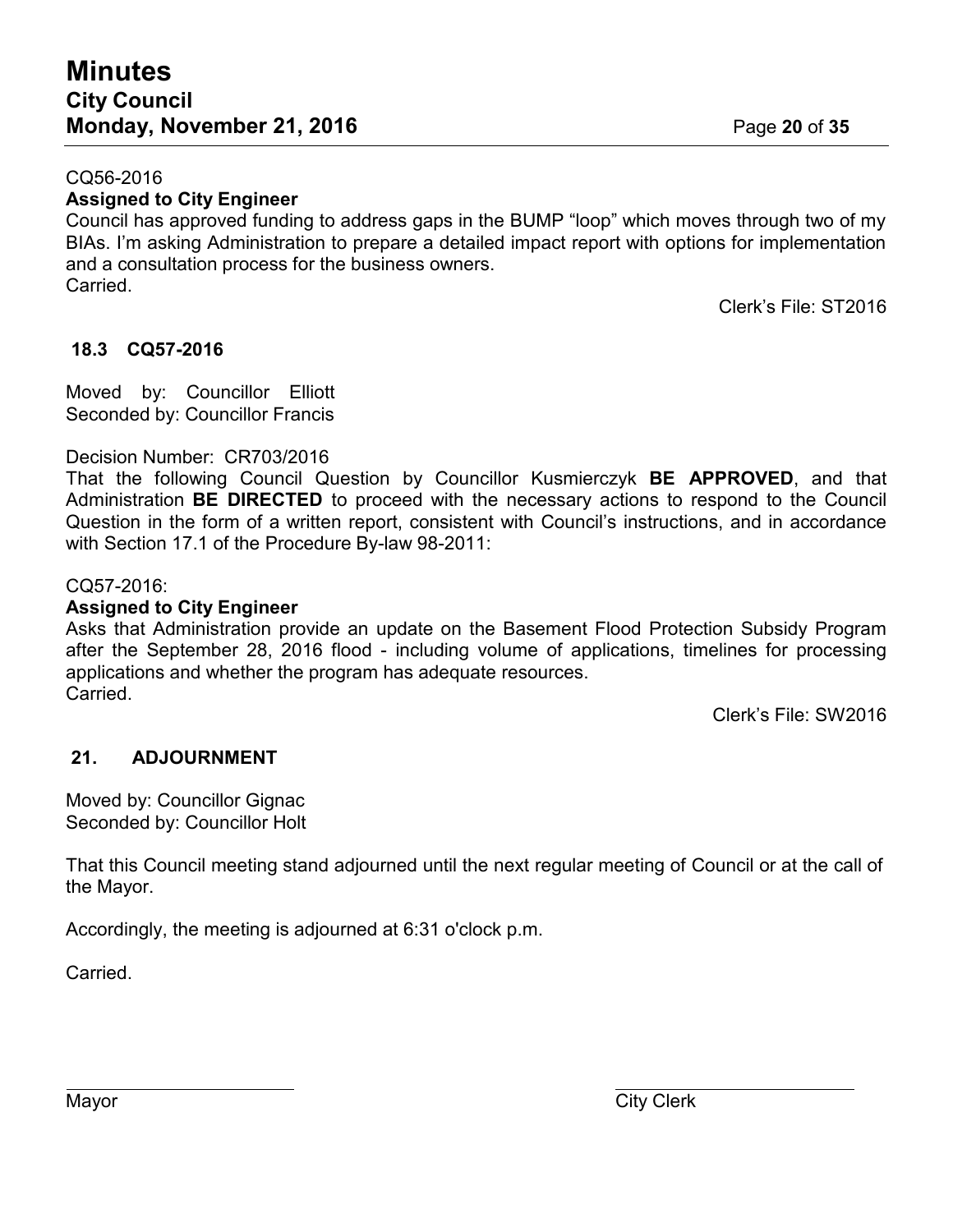# **Minutes City Council City of Windsor**

CR721/2016-Appendix B Item No. 8.4

# **THE CORPORATION OF THE CITY OF WINDSOR**

# *POLICY*

| Service       |                                     |             |           |
|---------------|-------------------------------------|-------------|-----------|
| Area:         | <b>Office of the City Solicitor</b> | Policy No.: |           |
| Departme      |                                     | Approval    |           |
| Int:          | Purchasing                          | Date:       |           |
|               |                                     | Approved    |           |
| Division:     |                                     | By:         |           |
|               |                                     | Effective   |           |
|               |                                     | Date:       |           |
|               |                                     | Procedure   |           |
| Subject:      | <b>Purchasing Card (P-Card)</b>     | lRef.:      |           |
| <b>Review</b> |                                     |             |           |
| Date:         |                                     | Pages:      | Replaces: |
| Prepared      | Vucinic,<br>Alex<br>Manager<br>of∣  |             |           |
| By:           | Purchasing                          |             | Date:     |

# **1. POLICY**

1.1 The Corporation of the City of Windsor is committed to providing the citizens of Windsor with efficient and effective delivery of its Goods and Services. This Policy establishes the principles governing employees on the use of the Purchasing Card (P-Card). The P-Card is designed to streamline the City's purchasing system for small dollar purchases. The use of the P-Card reduces time spent on purchasing and paying for small-dollar transactions and supports the City's operating needs while maintaining adequate controls in compliance with the City's Purchasing By-Law.

# **2. PURPOSE**

- 2.1To establish the policies related to the appropriate use of the City's P- Card.
- 2.2Provide a consistent and equitable framework governing the approval and reconciliation process for all corporate employees.

# **3. SCOPE**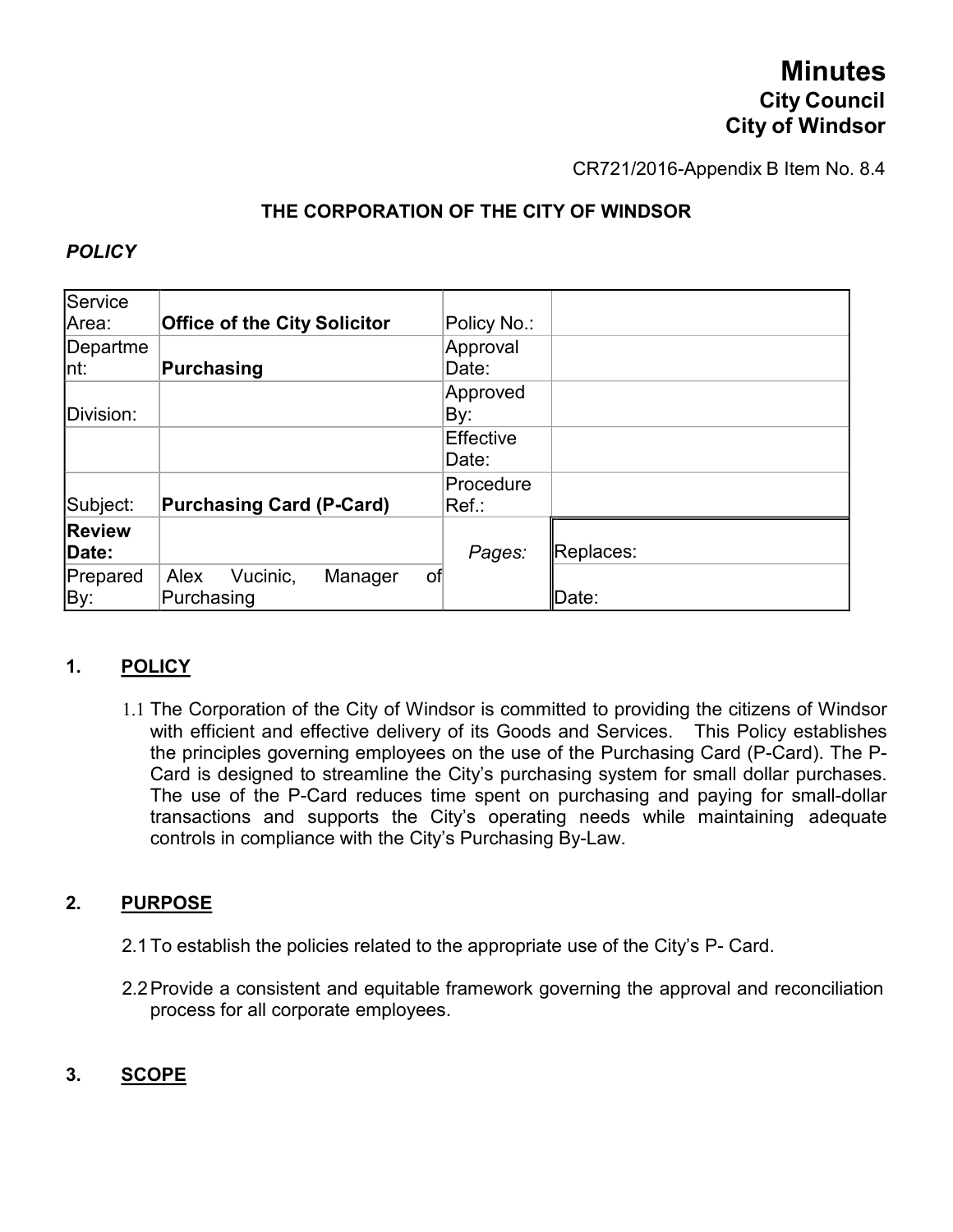# **Minutes City Council Monday, November 21, 2016 Page 22 of 35**

- 3.1Subject to section [3.2,](#page-21-0) this Policy applies to Cardholders governed by the City, or whose financial transactions are accounted for within the City's financial systems.
- <span id="page-21-0"></span>3.2 This Policy is not applicable to:
	- 3.2.1 ABCs and their employees that process financial information within their own administrative structure;
	- 3.2.2 ABCs and their employees that do process financial information through the City's structure but have submitted to the Purchasing Department an alternative board-approved P-Card policy, subject to approval from the Purchasing Manager in consultation with the City Solicitor;
	- 3.2.3 ABCs and their employees who are governed by an agreement with the City regarding the use of P-Cards.
- 3.3Where agencies, boards, commissions and committees ("ABCs") may have adopted this policy for their own use, any reference to the "CAO" shall be read as reference to a "Designated Official" and any reference to the "CLT" shall be read as reference to "Senior Management"
- 3.4All P-Card purchases shall be in accordance with the City's **Purchasing By-Law No. 93- 2012,** (the "Purchasing By-Law") and amendments thereto and payments shall be in compliance with the City's **AP Stamp Procedure-Accounts Payable Approving Authorities Procedure**.

# **4. RESPONSIBILITY**

- 4.1 The **Mayor** or Designate is responsible to:
	- 4.1.1 Approve monthly P-Card purchases of the Chief Administrative Officer.

# 4.2The **Chief Administrative Officer (CAO)** or Designate is responsible to:

- 4.2.1 Approve the use of a P-Card as an alternate to the Travel & Business Expense Policy in consultation with the City Solicitor, Purchasing Manager and applicable Corporate Leadership Team Member (CLT).
- 4.2.2 Direct the review of this Policy at a minimum of every five (5) years, or as often as necessary.
- 4.3The **City Clerk** or Designate is responsible to:
	- 4.3.1 Approve monthly P-Card purchases of all elected and appointed officials.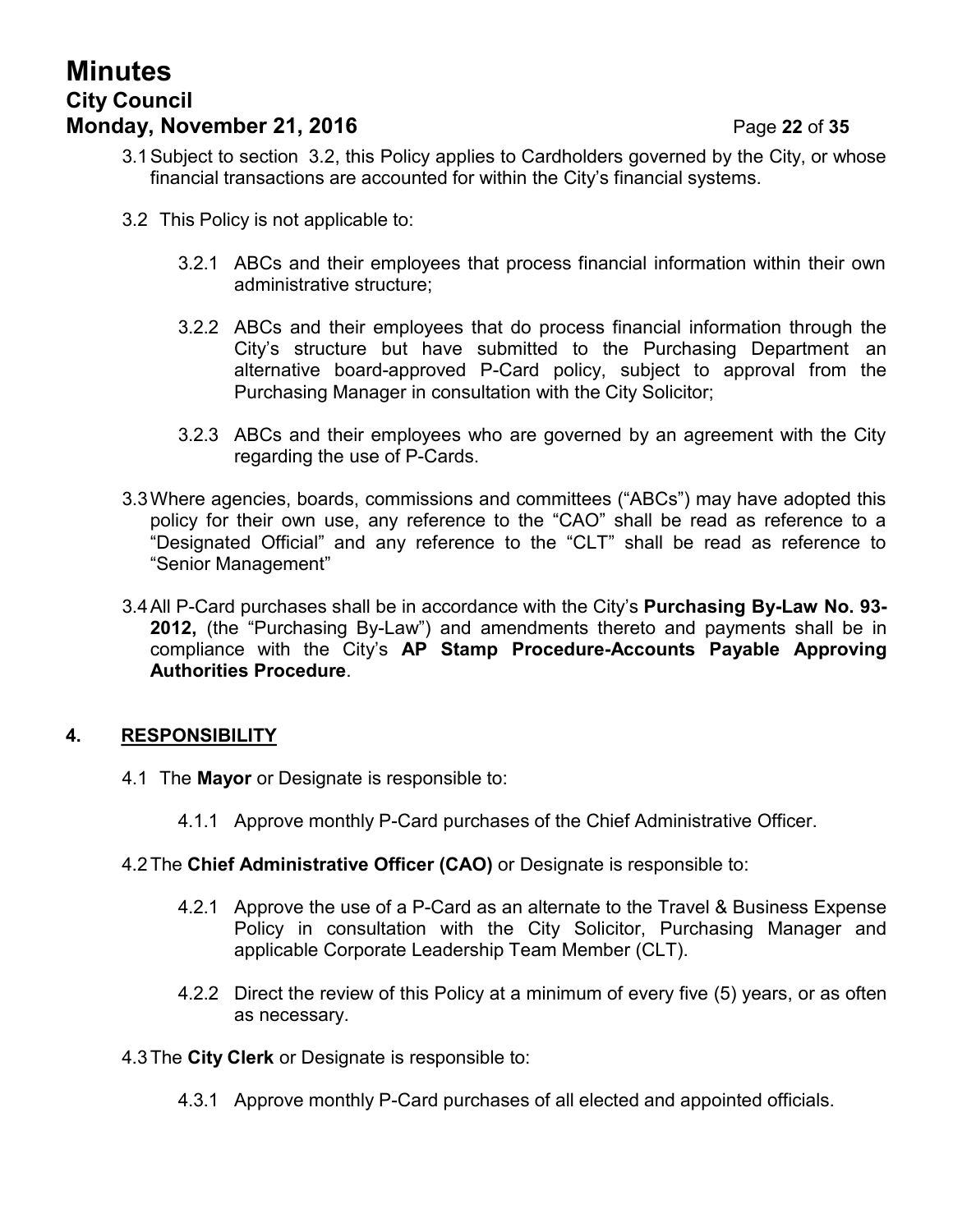# **Minutes City Council Monday, November 21, 2016 Page 23 of 35**

- 4.3.2 Approve monthly P-Card purchases of Mayor's expenses which will encompass only aspects of Policy/Procedure compliance. Budgetary control is the responsibility of the Mayor's office, with appropriate reporting by the Chief Financial Officer (CFO)/City Treasurer.
- 4.3.3 Address areas of apparent non-compliance with the elected/appointed official, and any unresolved issues will be referred to the CAO for interpretation and/or resolution which may include:
	- 4.3.3.1 Additional discussion with the official.
	- 4.3.3.2 Referral to the Mayor and/or City Council for direction.

4.4The **Corporate Leadership Team (CLT)** or Designates are responsible to:

4.4.1 Ensure compliance with this Policy and related Procedure.

4.5The **Department Heads** or Designates are responsible to:

- 4.5.1 Ensure all Department employees are aware of this Policy and related procedure.
- 4.5.2 Address Departmental issues of interpretation of this Policy and related procedure.
- 4.5.3 Ensure that all Managers and Supervisors within their respective Departments are provided with the P-Card Policy and procedure training through the Purchasing Department.

4.6The **Managers and Supervisors** or Designates are responsible to:

- 4.6.1 Ensure that all Cardholders and P-Card coordinators within their respective Departments are provided with the P-Card Policy and procedure training through the Purchasing Department.
- 4.6.2 Ensure collection of P-Card from employees who have retired, been terminated, are on sick-leave, or who will no longer be authorized to use the card and forward the card to the Purchasing Department within 24hours of repossession.
- 4.6.3 Notify the Purchasing Department of the repossession outlined in s.4.6.2 herein immediately through email correspondence.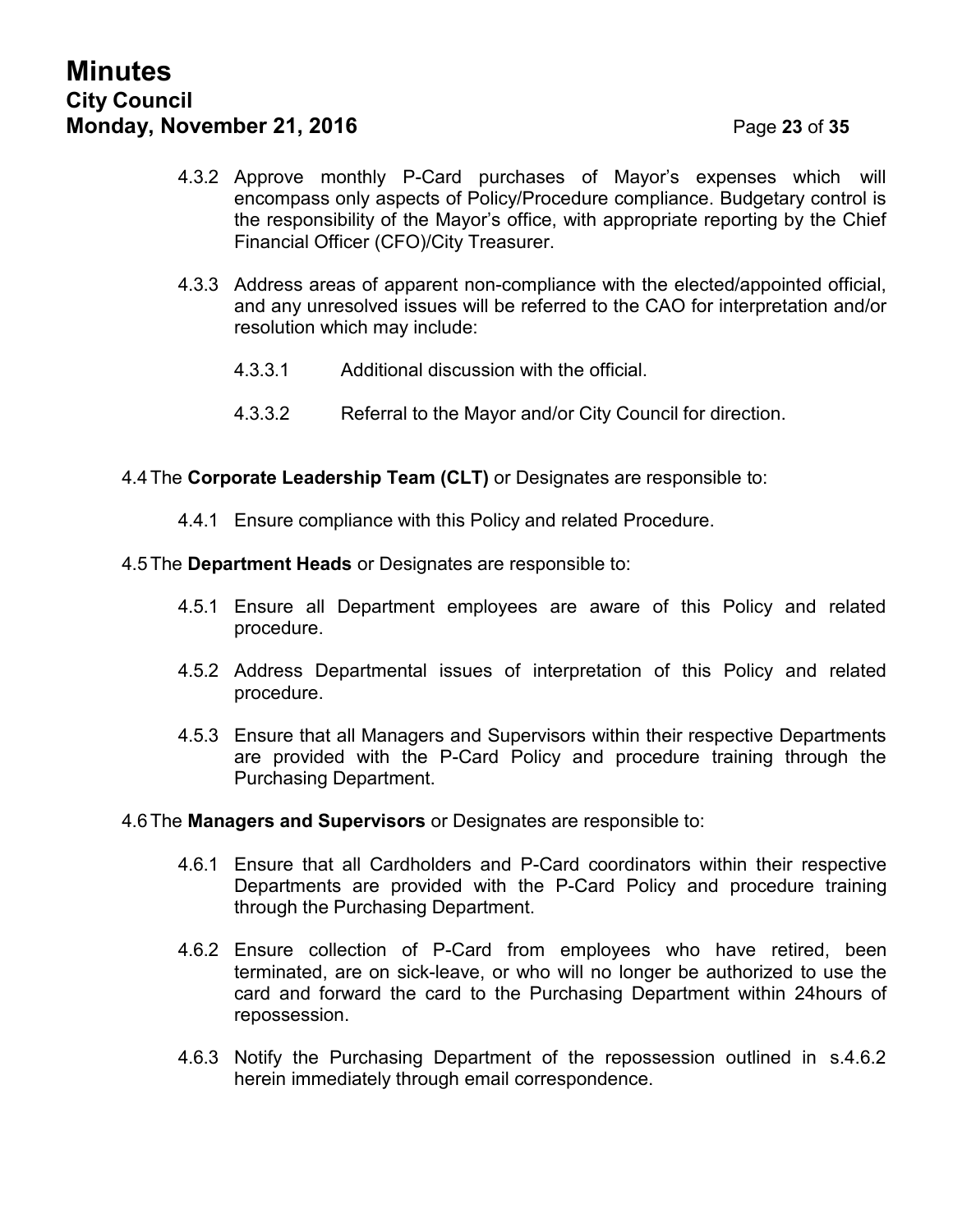# **Minutes City Council Monday, November 21, 2016 Page 24 of 35**

- 4.6.4 Participate with other Managers and Supervisors in promoting the consistent application of this Policy and related procedure in all Departments.
- 4.6.5 Ensure compliance with this Policy and related procedure within their respective Departments and divisions.
- 4.6.6 Provide relevant feedback to the Purchasing Department to improve the related procedure.
- 4.7The **Purchasing Department** is responsible to:
	- 4.7.1 Ensure compliance with this Policy and related procedure.
	- 4.7.2 Create a centralized reconciliation and approval process for the City and administer training to all users including ABCs.
	- 4.7.3 Provides ongoing monitoring, training, and administration of the City's P-Card program, including assisting in resolution of problems.
	- 4.7.4 Administer a monthly spot check audit for compliance with this Policy and related procedure. Monthly spot checks include a review of a specific Department and/or card(s) and if the purchase is in accordance to the relevant project or purpose.
	- 4.7.5 Process deactivations or cancellations of cards as required due to sick-leave, termination, or retirement, subject to notice by the Department Manager and Supervisor, or Human Resources.
	- 4.7.6 Maintains records of all P-Cards and activity. This includes all coordination of activities with the card service provider/banking institution; managing and maintaining the electronic records of all credit card transactions; and coordinating the input of new cards, changes, updates, reports, and other activity through the City's P-Card electronic approval system.
	- 4.7.7 Maintains an ongoing file of any specific exemptions granted to Cardholders.
	- 4.7.8 Ensures the monthly account is paid.

# 4.8**Approving Authority**

#### 4.8.1 Is **responsible** to:

4.8.1.1 Ensure funds **are available** within the approved budget.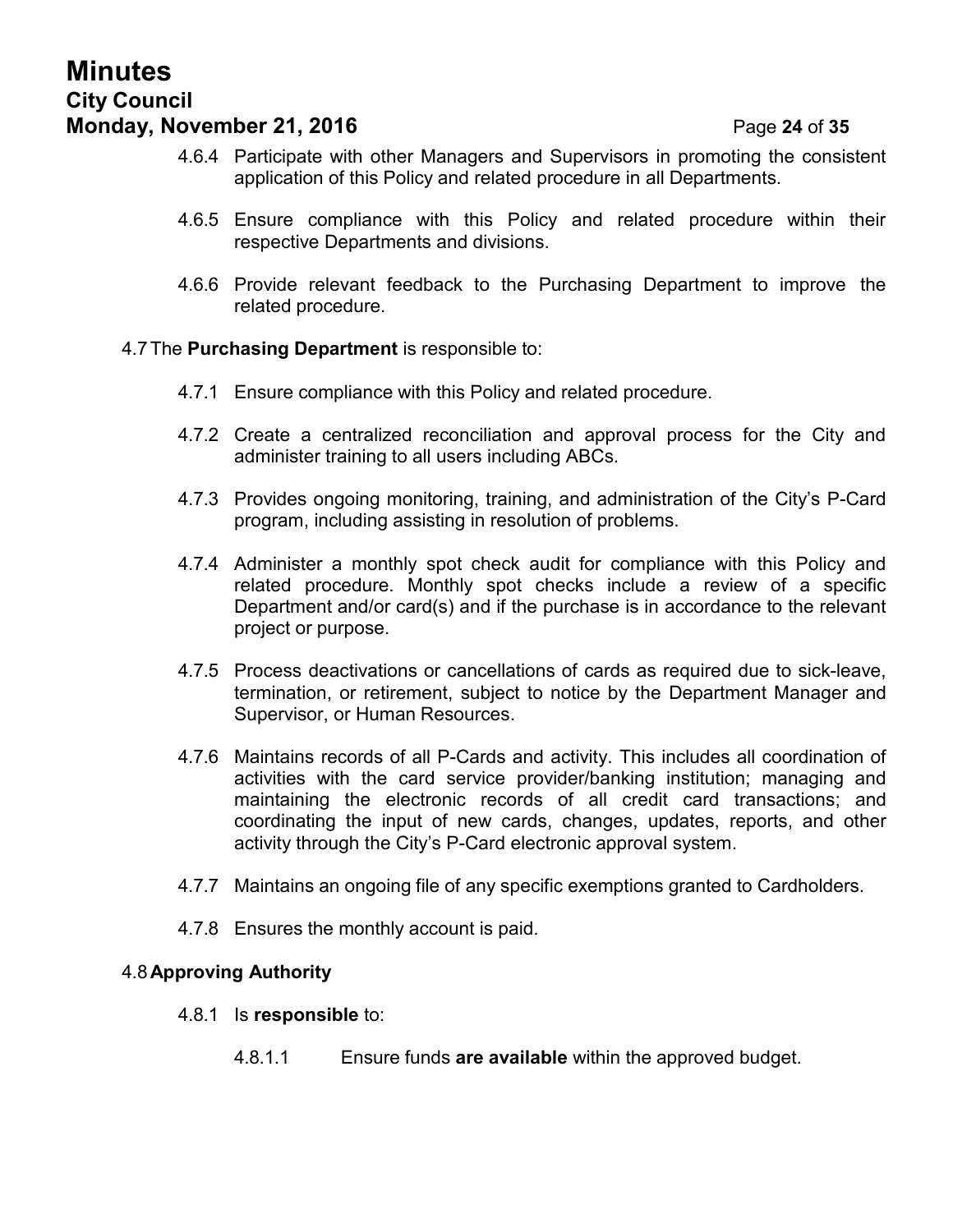# **Minutes City Council Monday, November 21, 2016 Page 25 of 35**

- 4.8.1.2Enter their approval through the City's P-Card electronic approval system which acts as a formal confirmation of approval.
- 4.8.1.3Ensure other related City policies and procedures are adhered to (i.e. Petty Cash Procedure, Code of Ethics/Conflict of Interest, Purchasing By-Law, Travel & Business Expense Policy etc).
- 4.8.2 In no circumstance can the **Approving Authority** approve his/her-own purchases.
- 4.9The **Cardholders** are responsible to:
	- 4.9.1 Ensure completion of the required P-Card training through the Purchasing Department.
	- 4.9.2 Comply and have a thorough working knowledge of all applicable policies, procedures, guidelines and provisions of the Purchasing By-Law.
	- 4.9.3 Adhere to the City's Code of Ethics and Conflict of Interest Policy and shall disclose all conflicts of interest in writing to the Purchasing Manager and shall take adequate steps to address any actual or perceived conflicts of interest.
	- 4.9.4 Comply with policies and procedures surrounding the use of Travel & Business Expense Policy and Petty Cash Procedure.
	- 4.9.5 Complete and sign all required documents pertaining to this Policy and related procedures.
	- 4.9.6 Obtain from the supplier a credit card slip and a receipt for all items purchased, delivered or picked up. All receipts must have detailed information as to location, description, quantity and pricing.
	- 4.9.7 Maintain security and control of the P-Card (and the P-Card account number) issued to them.
	- 4.9.8 Cardholder must ensure that all receipts are submitted with a valid chartfield, a written reason for the purchase, detailing specifically the project/purpose of purchase.
	- 4.9.9 Immediately reporting to the Supervisor any mistakes, misuse, or other unintentional charges to enable corrective action.
	- 4.9.10 Immediately notify the issuing Bank, their Supervisor and the Purchasing Department if the card is lost or stolen.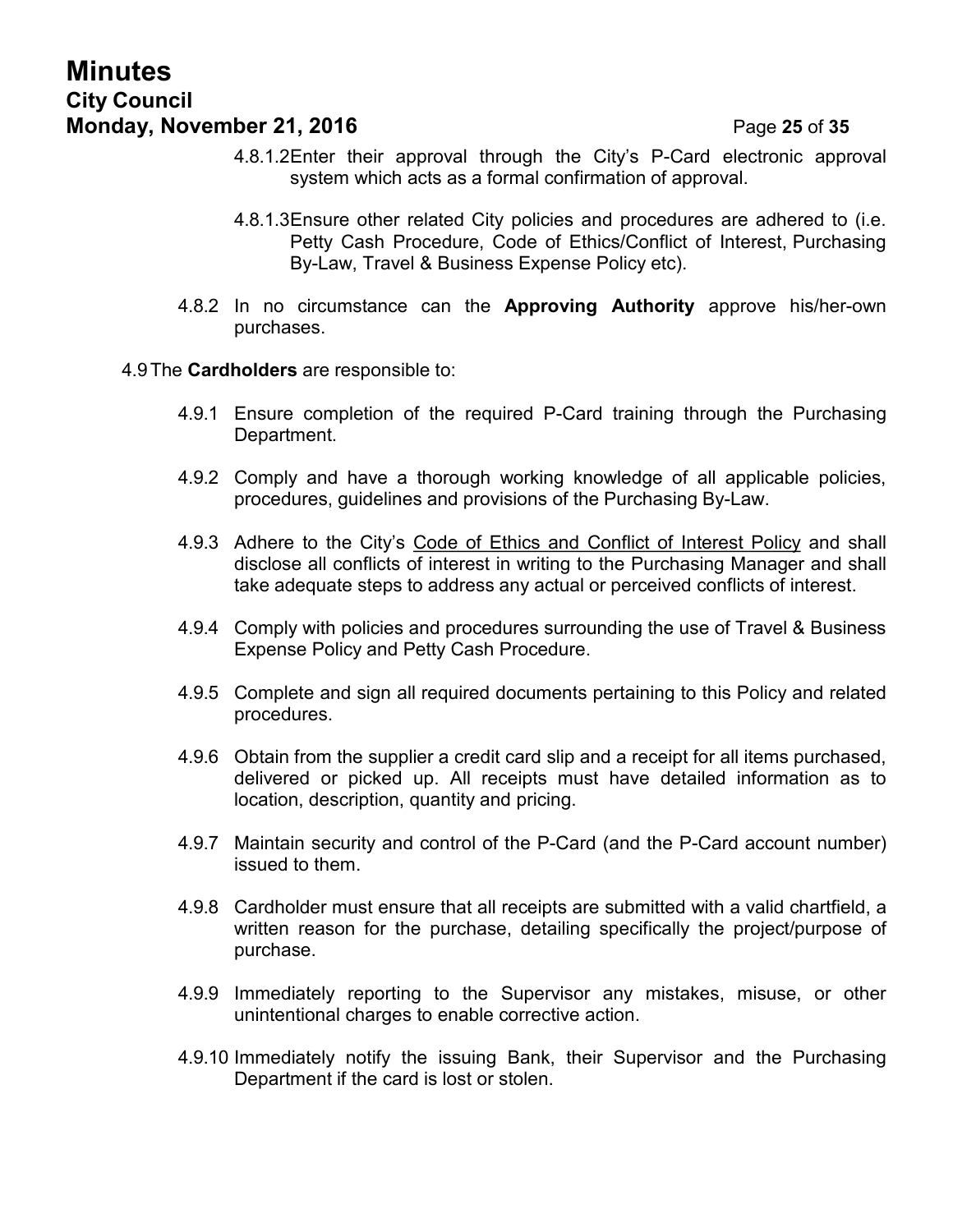# **Minutes City Council Monday, November 21, 2016 Page 26** of 35

4.9.11 Return the card to the Purchasing Department, their Supervisor, or to Human Resources immediately following termination of employment, retirement, or upon loss of authorized use.

# **5. GOVERNING RULES AND REGULATIONS**

### **DEFINITIONS**

- 5.1 In this Policy, the following words will have the following meanings:
	- 5.1.1 **Approval Authority**: any person specifically given authority under this Policy to approve the transactions of another, or the person:
		- 5.1.1.1Having budgetary control over the general ledger chart field to be expensed, **AND**;
		- 5.1.1.2Having direct supervisory authority over the employee incurring the expenditure, **OR**;
		- 5.1.1.3In the absence of the normal approving authority, any approving authority at a higher level within the direct chain of command; **EXCEPT FOR** the City Clerk or designates approval of elected and appointed officials.
	- 5.1.2 **Bank:** the financial institution administering the City's P-Card program.
	- 5.1.3 **Cardholder:**any person issued a P-Card under the City's account.
	- 5.1.4 **Corporate Leadership Team/CLT Member** A member of the City's Leadership Team reporting directly to the CAO.
	- 5.1.5 **Conflict of Interest:** A situation in which the personal interests of employees or others as the case may be, come into conflict or appear to come into conflict with the interests of the City.
	- 5.1.6 **Department:** An area of operation of the City as defined by its organizational charts.
	- 5.1.7 **Department Head:** The designated lead of a City Department responsible for direction and operation of a Department.
	- 5.1.8 **Designate:** An individual duly appointed to act on behalf of the authorized authority.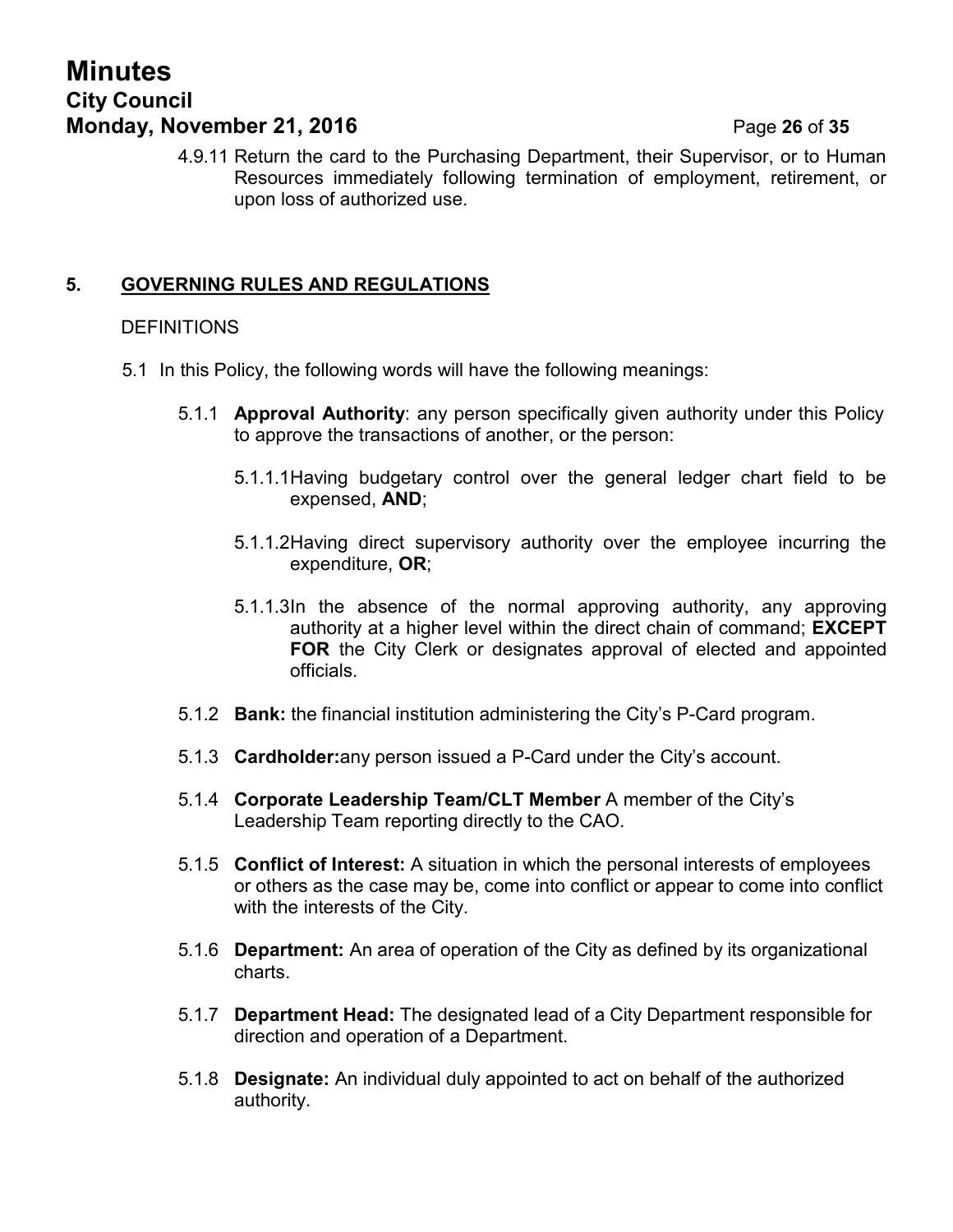- 5.1.9 **Direct Report:** is a Cardholder who reports directly to someone else.
- 5.1.10 **Managers:** The designated manager of a City Department responsible for their direct reports and operation of a Department.
- 5.1.11 **Purchasing Department:** The City's Purchasing Department.
- 5.1.12 **Purchasing Manager:** The City's Purchasing Manager; or, in his or her absence, the City Solicitor.
- 5.1.13 **Purchasing Card:** A card issued in accordance with the City's Purchasing card Policies and Procedures.
- 5.1.14 **Supervisors:** The designated supervisor of a City Department responsible for their direct reports and operation of a Department.
- 5.1.15 **Transaction Limit:** the maximum amount of credit extended to a Cardholder per transaction
- 5.1.16 **Transaction Date**: the date the purchase was made on the P-Card by the Cardholder.

# 5.2 **GENERAL**

- 5.2.1 Purchases of Goods and Services are to be based on sound judgment and proper regard for best value.
- 5.2.2 All P-Card purchases are subject to examination by City administration and the City's external auditors and should be completed with care, accuracy and supported by the appropriate forms, invoices and/or receipts.
- 5.2.3 The Cardholders are not personally responsible for payment of charges made on behalf of the City that are in accordance with corporate policies and procedures.

# 5.3 **LIMITATIONS**

- 5.3.1 The Transactions Limit shall be \$1,200.00 or less **excluding taxes,** unless otherwise approved by the Purchasing Manager.
- 5.3.2 This Policy is designed to streamline the City's purchasing system for small dollar purchases and therefore may be used as an alternate to the Travel &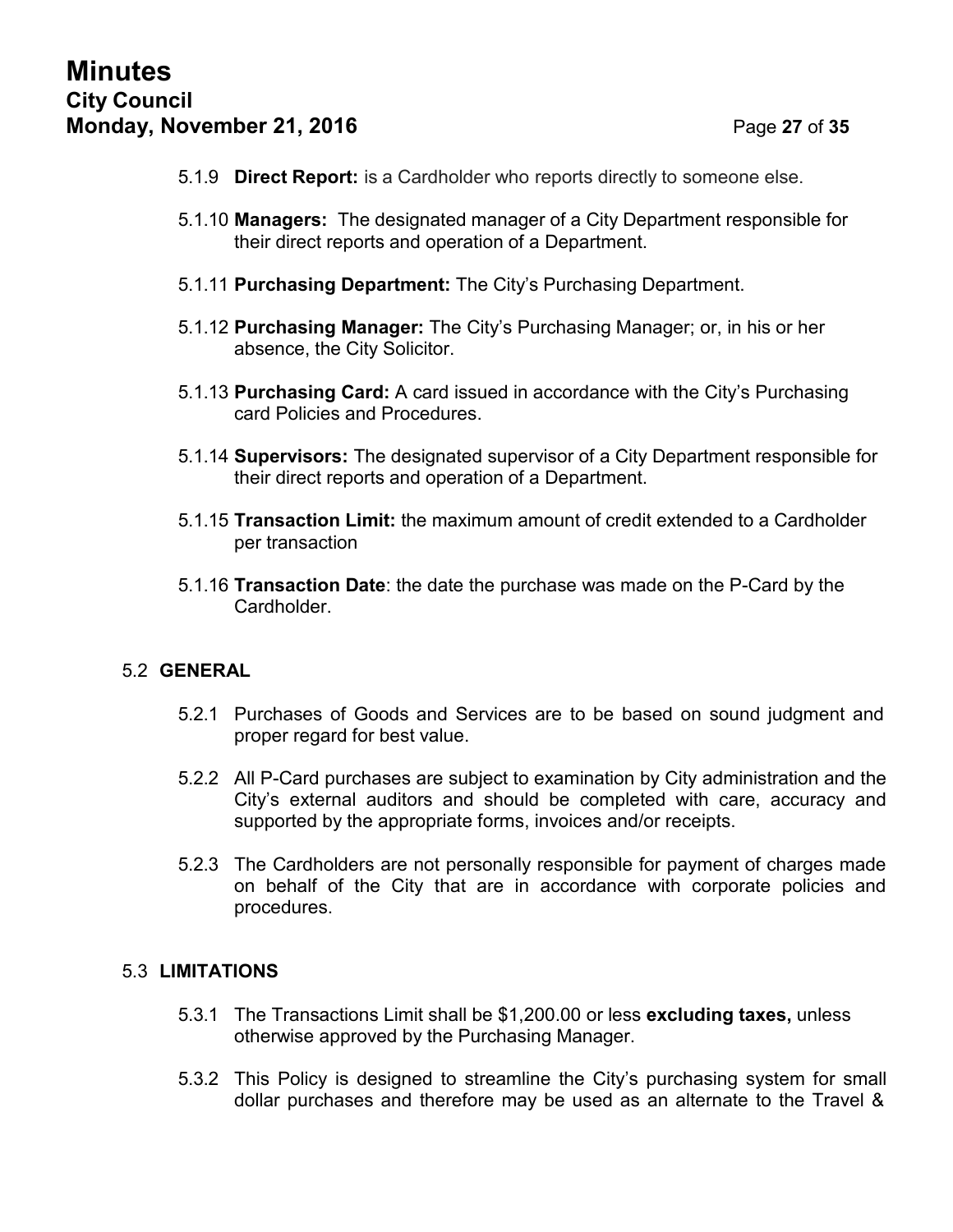# **Minutes City Council Monday, November 21, 2016 Page 28 of 35**

Business Expense Policy, or any replacement thereof; subject to approval from the CAO in consultation with the City Solicitor, Purchasing Manager and applicable CLT Member.

- 5.3.3 The P-Card is user-specific; no one shall attempt to purchase an item using a card issued to another person. Delegation of authority is not permitted in making transactions.
- 5.3.4 The P-Card **shall not** be used for the following transactions:
	- 5.3.4.1 Cash Advances.
	- 5.3.4.2Personal Loyalty Points, Air Miles, or other Merchant program for personal gain.
	- 5.3.4.3Prepaid Gift Cards, Prepaid Gift Certificates, Prepaid Grocery Cards, or any other Prepaid Merchant Cards.
	- 5.3.4.4 Items under Contract Order or Blanket Order.
	- 5.3.4.5 Non-business purchases (personal items).
	- 5.3.4.6Fuel (City vehicles are to refill at City fuel sites), unless otherwise directed and approved by the Purchasing Manager in consultation with the City Solicitor and applicable CLT Member (CLT).

# **Violation of this Policy or any related procedures may result in the forfeiture of purchasing card privileges.**

- 5.3.5 Cardholders are not to use City P-Cards after embossed expiry date.
- 5.3.6 Cardholders are not to return products after 90-days for refunds in the form of cash, gift cards or other prepaid cards.
- 5.4 A non-material administrative deviation from this Policy requires written documentation and explanation by the applicant and approver.
	- 5.4.1 Examples of non-material deviations include:
		- 5.4.1.1 A lost receipt or invoice.
		- 5.4.1.2 An increase to the Cardholders Transaction Limit.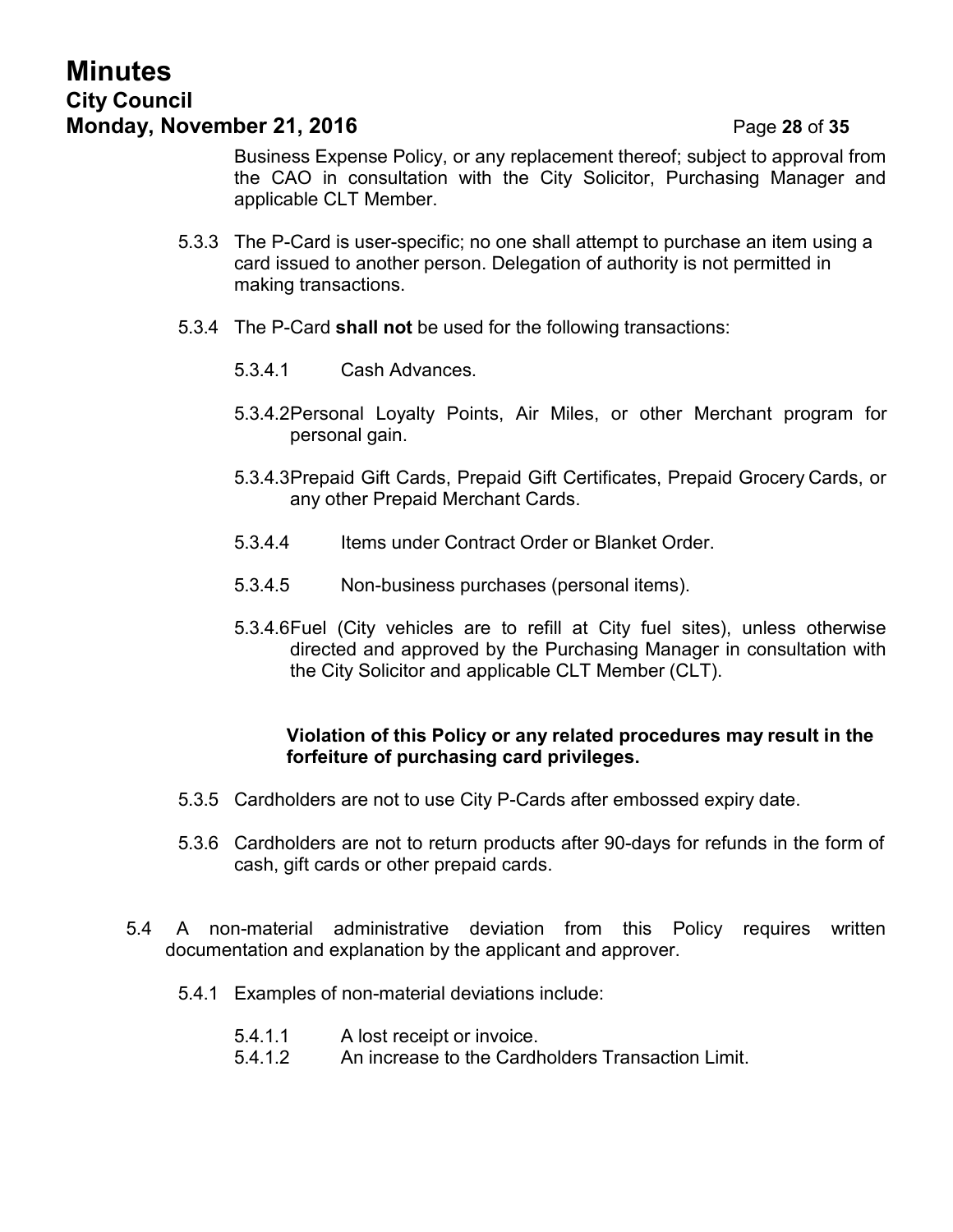# **Minutes City Council Monday, November 21, 2016 Page 29 of 35**

- 5.5 All receipts and invoices must be submitted within **7 days of** the Transaction Date.
- 5.6All purchases must be approved by the proper authority and reconciled no later than 30 days from the monthly Bank statement issuance to the City.

# 5.7 **CROSS-REFERENCES AND RELATED DOCUMENTS**

- 5.7.1 Purchasing Card Procedures
- 5.7.2 AP Stamp Procedure-Accounts Payable Approving Authorities Procedure
- 5.7.3 Code of Ethics/Conflict of Interest Policy
- 5.7.4 Concerned Employee
- 5.7.5 Fraud Policy and Protocol
- 5.7.6 Petty Cash Procedure
- 5.7.7 Purchasing By-Law
- 5.7.8 Purchasing By-Law Procedure manual
- 5.7.9 Records Management Policy
- 5.7.10 Records Retention By-law
- 5.7.11 Travel and Business Expense Policy

# **6. RECORDS, FORMS AND ATTACHMENTS**

- 6.1Purchasing Card Application Forms must be submitted to the Purchasing Department for retention and will become a P-Card program document to be retained in accordance with the Records Management Policy.
- 6.2Purchasing Card Employee Acknowledgement Form must be submitted to the Purchasing Department for retention and will become a P-Card program document to be retained in accordance with the Records Retention By-law.

# 6.3 **ATTACHMENTS**

- 6.3.1 Purchasing Card Application Forms
- 6.3.2 Purchasing Card Employee Acknowledgement Form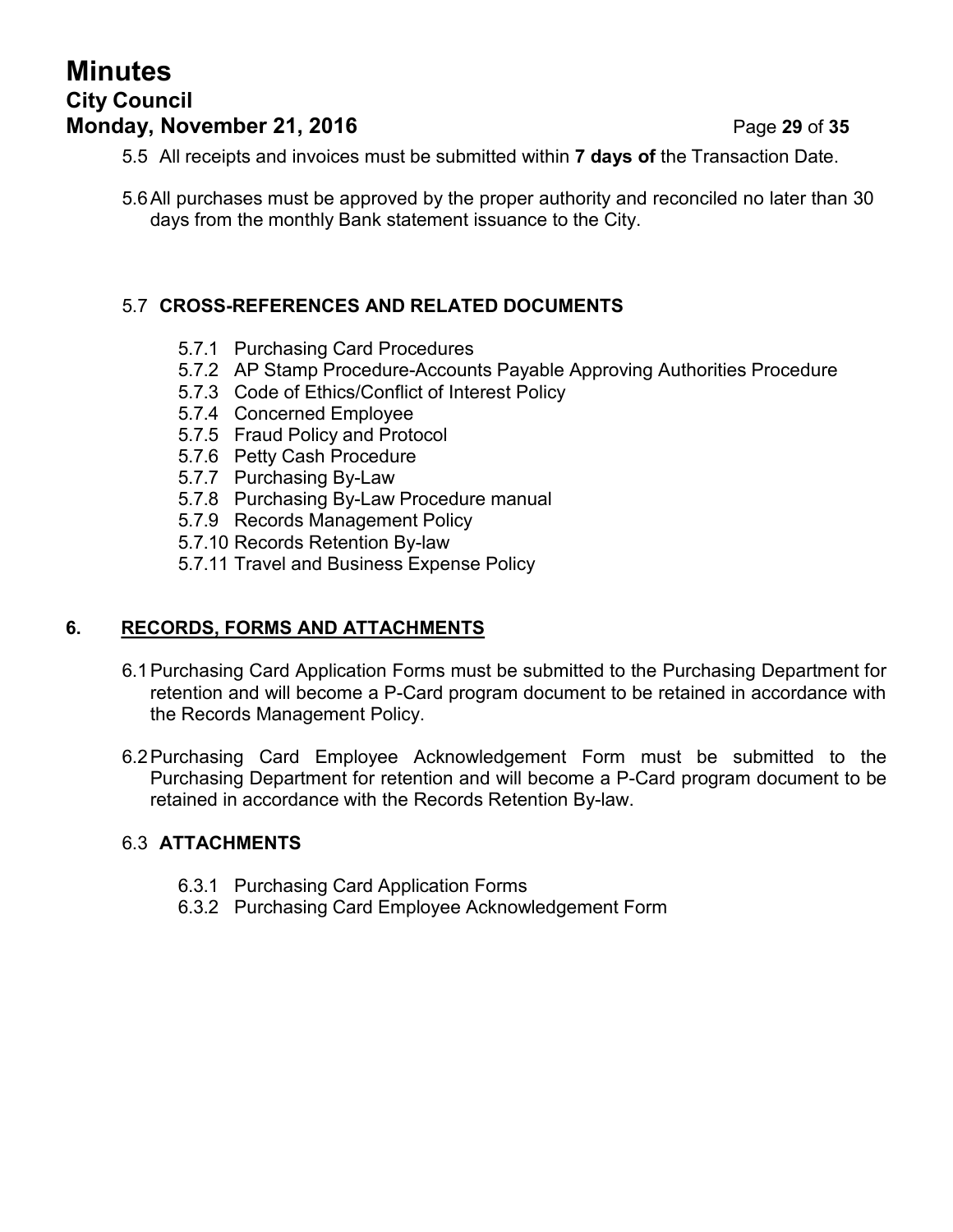# **Minutes City Council Monday, November 21, 2016 CORPORATION OF THE CITY OF WINDSOR CONGERVALLY** Page 30 of 35

h

| Cardholder Information                              |                                                |                                                                            |                                       |  |
|-----------------------------------------------------|------------------------------------------------|----------------------------------------------------------------------------|---------------------------------------|--|
|                                                     | Company Name on P-Card (max. 19 characters)    | Cardholder's Signature                                                     |                                       |  |
|                                                     |                                                |                                                                            |                                       |  |
|                                                     | <b>City of Windsor</b>                         |                                                                            |                                       |  |
| First name (printed)                                | Surname (printed)                              | Employee #                                                                 | <b>Business Phone &amp; Extension</b> |  |
|                                                     |                                                |                                                                            |                                       |  |
|                                                     | Department Name and Division Name, and Address |                                                                            | Postal Code                           |  |
|                                                     |                                                |                                                                            |                                       |  |
|                                                     |                                                | Card Approvals                                                             |                                       |  |
|                                                     | Direct-Supervisor Approval: Name printed       | Supervisor's Signature:                                                    |                                       |  |
|                                                     |                                                |                                                                            |                                       |  |
|                                                     |                                                |                                                                            |                                       |  |
|                                                     | Management Approval: Name printed              | Manager's Signature:                                                       |                                       |  |
|                                                     |                                                |                                                                            |                                       |  |
|                                                     |                                                |                                                                            |                                       |  |
| Card Controls                                       |                                                |                                                                            |                                       |  |
| Monthly Credit Limit (\$)                           | Per Transaction Limit (\$)                     | Number of Transactions                                                     |                                       |  |
|                                                     | \$<br>1,200.00                                 | Unlimited                                                                  |                                       |  |
| Exclusions:                                         |                                                |                                                                            |                                       |  |
|                                                     |                                                | Regular exclusions will be applied unless otherwise arranged and approved. |                                       |  |
|                                                     |                                                |                                                                            |                                       |  |
|                                                     |                                                |                                                                            |                                       |  |
|                                                     |                                                |                                                                            |                                       |  |
|                                                     |                                                |                                                                            |                                       |  |
|                                                     |                                                | Department Co-ordinator Information                                        |                                       |  |
| Department Co-ordinator Name printed:               |                                                | Department Co-ordinator's Signature:                                       |                                       |  |
|                                                     |                                                |                                                                            |                                       |  |
| Date:                                               | Telephone:                                     |                                                                            |                                       |  |
|                                                     |                                                |                                                                            |                                       |  |
| CORPORATE P-CARD PROGRAM ADMINISTRATOR INFORMATION: |                                                |                                                                            |                                       |  |
| Name:                                               |                                                | Signature:                                                                 |                                       |  |
|                                                     |                                                |                                                                            |                                       |  |
|                                                     | Scott Fraser or Jennifer Musson                |                                                                            |                                       |  |
| Date:                                               |                                                | Telephone:                                                                 |                                       |  |
|                                                     |                                                | (519) 255-6100 Ext. 6337 (SF) / 6146 (JM)                                  |                                       |  |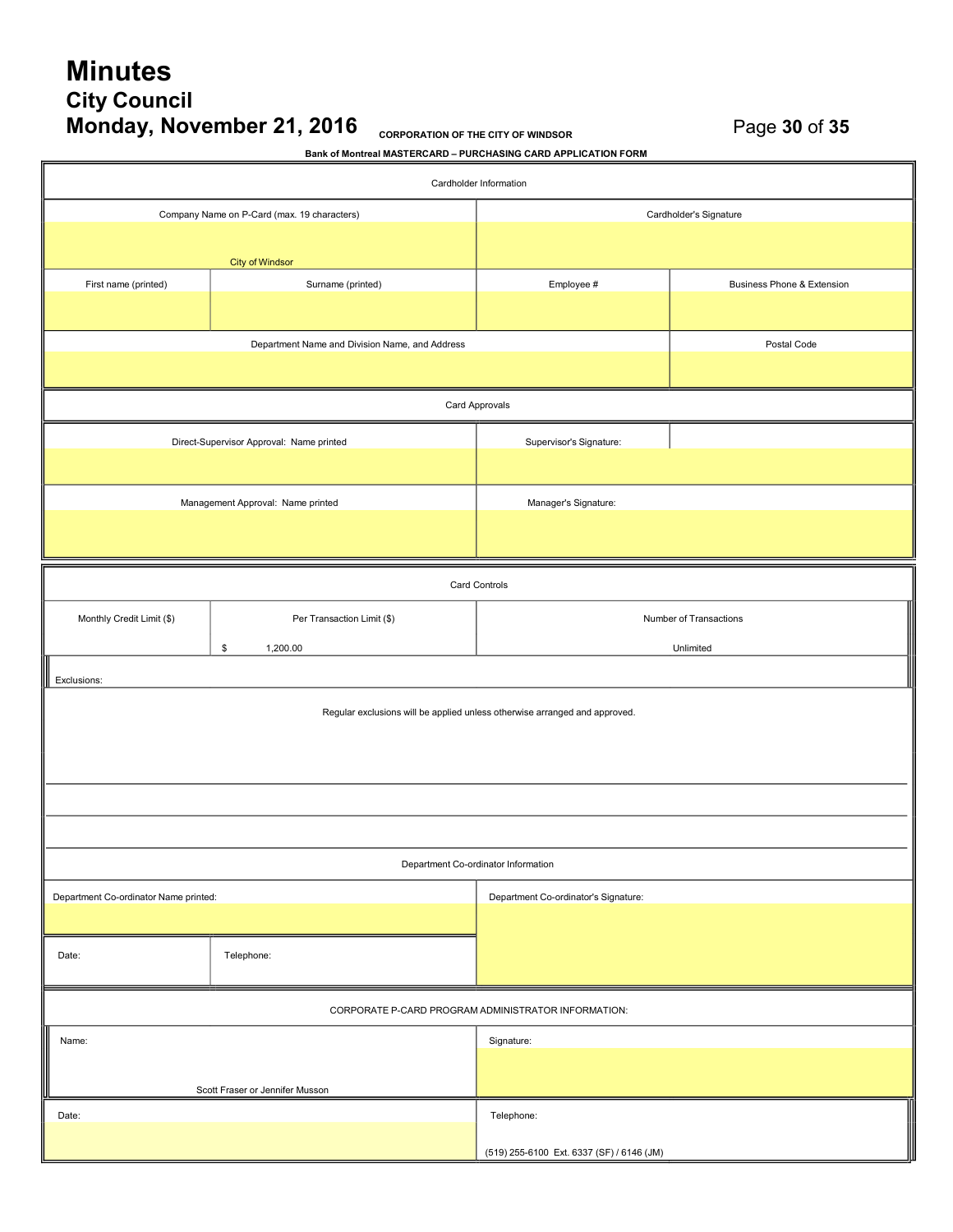# **Minutes City Council Monday, November 21, 2016 Page 31 of 35 CITY OF WINDSOR**

# **MASTERCARD PURCHASING CARD EMPLOYEE ACKNOWLEDGEMENT**

This document outlines the responsibilities I have as a holder of the CITY OF WINDSOR Bank of Montreal MASTERCARD Purchasing Card for procurement. My signature indicates that I have read and understand these responsibilities, and agree to adhere to the policies and procedures established for the program.

- 1. The purchasing card is intended to facilitate the purchase and payment of materials and services required to conduct business for the City of Windsor. I cannot use the card for personal purchases.
- 2. Unauthorized use of the card will be considered misappropriation of funds. This will result in i) immediate and irrevocable forfeiture of the card and/or ii) disciplinary action which may result in termination of employment. **iii) In addition to the foregoing, I acknowledge that I shall be liable to make full and immediate restitution to the Corporation, and in support thereof I hereby irrevocably authorize, permit and direct the Corporation to deduct from my wages, and to retain, any such unauthorized expenditure.<sup>1</sup>**
- 3. The card may be canceled at any time at the discretion of the Departmental Coordinator or Program Administrator.
- 4. I will maintain the card with appropriate security whenever and wherever I may use the card. If the card is lost or stolen, I agree to immediately notify the Bank of Montreal and the Program Administrator.
- 5. The Purchasing Card is issued in my name. I will not allow any other person to use my card.
- 6. I understand that the City of Windsor is responsible for all payments of purchases made on the Purchasing Card when said purchases are made in accordance with the approved City of Windsor Purchasing Card Program Policies & Procedures.
- 7. I understand that either myself, or the department coordinator, will receive a monthly statement that will report all activity during the last cycle. I will resolve any discrepancies by either contacting the supplier or the department coordinator as appropriate, and where necessary may obtain a monthly statement upon request to the Departmental Coordinator.
- 8. I understand that I will be required to obtain a copy of the credit card slip and a receipt and shall forward these in a timely manner to the administrative area in my department, for all purchases made on my card. All receipts must have detailed information as to location, description, quantity and pricing. I understand that receipts shall be submitted daily to the department

DATE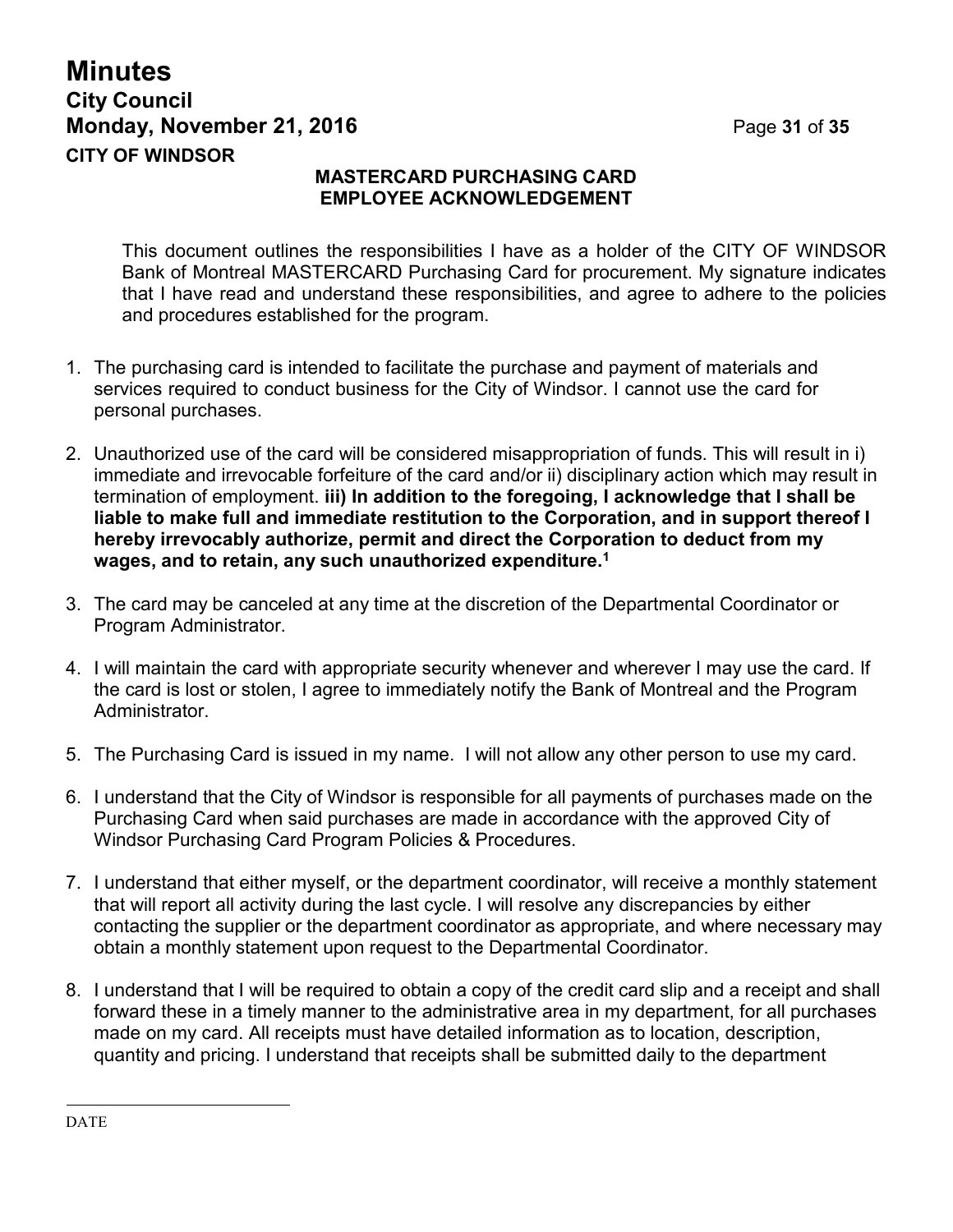# **Minutes City Council Monday, November 21, 2016 Page 32** of 35

coordinator, and if a receipt is lost, the cardholder shall request duplicate replacement from merchant.

- 9. I understand that all charges will be billed directly to and paid directly by the City of Windsor. I understand that the Bank of Montreal cannot accept payment from me directly.
- 10.I agree to charge only those purchases consistent with the type of materials and services authorized by the management of The Corporation of the City of Windsor.

I, the undersigned, have read, understand and agree to comply with The City of Windsor Purchasing Card Program Policies & Procedures.

|       | <b>EMPLOYEE NAME:</b>      |                              |                |  |
|-------|----------------------------|------------------------------|----------------|--|
|       |                            |                              | (Please print) |  |
| DATE: |                            |                              |                |  |
|       | year                       | month                        | day            |  |
|       | <b>EMPLOYEE SIGNATURE:</b> |                              |                |  |
|       | <b>EMPLOYEE NUMBER:</b>    |                              |                |  |
|       |                            |                              |                |  |
|       | <b>SUPERVISOR NAME:</b>    |                              |                |  |
|       |                            |                              | (Please print) |  |
|       |                            | <b>SUPERVISOR SIGNATURE:</b> |                |  |
|       |                            |                              |                |  |
|       | <b>DEPARTMENT NAME:</b>    |                              |                |  |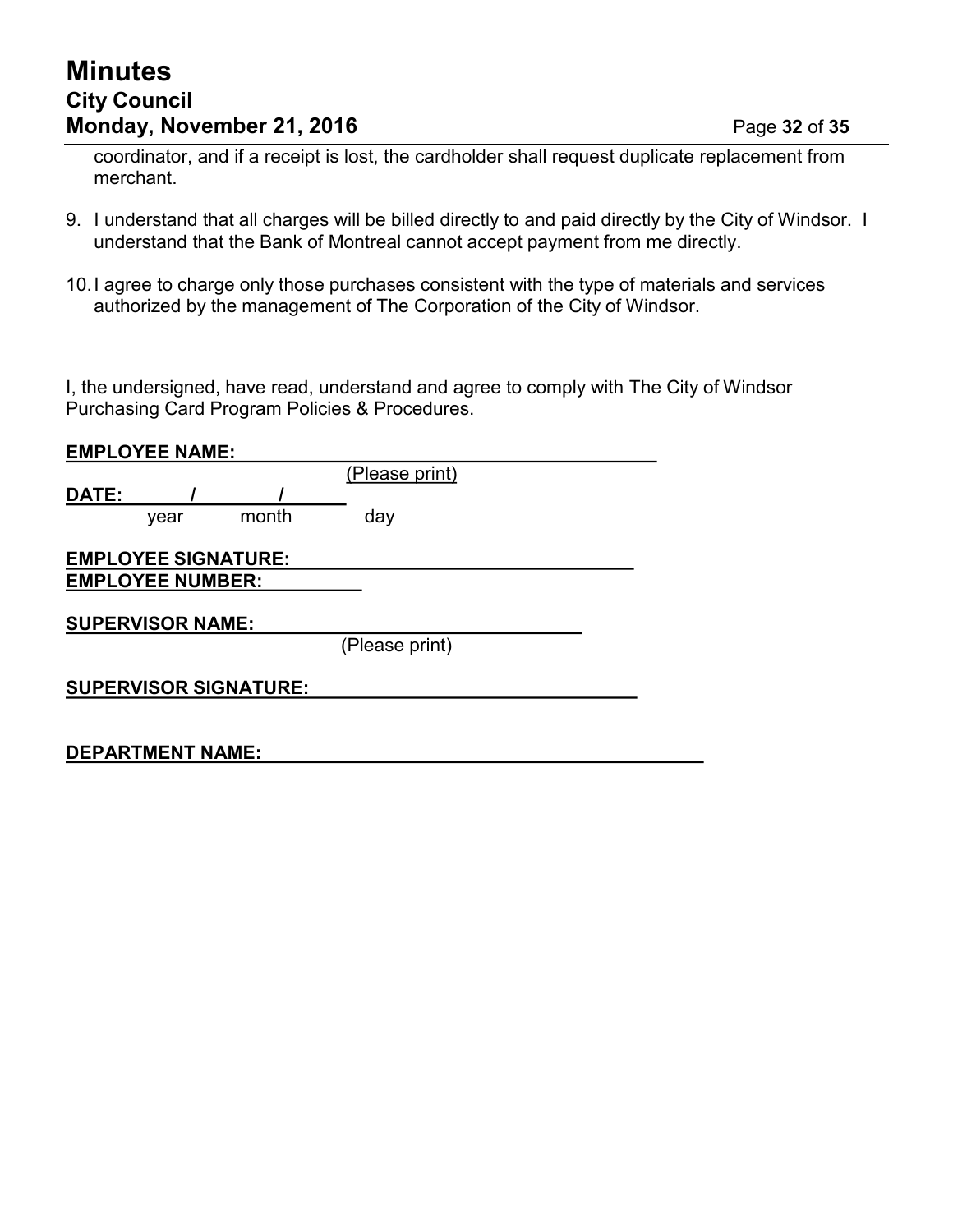# **Minutes City Council Monday, November 21, 2016 Page 33** of 35

**Adopted by Council at its meeting held November 21, 2016 (CR733/2016)** VC/bm

# **SPECIAL MEETING OF COUNCIL – IN CAMERA November 21, 2016**

### **Meeting called to order at: 5:15 p.m.**

# **Members in Attendance:**

Mayor D. Dilkens Councillor F. Francis Councillor J. Elliott Councillor C. Holt Councillor R. Bortolin Councillor B. Marra Councillor J. Gignac Councillor P. Borrelli Councillor H. Payne Councillor E. Sleiman Councillor I. Kusmierczyk

# **Also in attendance:**

O. Colucci, Chief Administrative Officer

J. Payne, Community Development and Health Commissioner and Corporate Leader Social Development, Health, Recreation and Culture

M. Winterton, City Engineer and Corporate Leader Environmental Protection and **Transportation** 

V. Critchley, City Clerk/Licence Commissioner and Corporate Leader Public Engagement and Human Resources

J. Mancina, Chief Financial Officer/City Treasurer and Corporate Leader Finance and Technology

S. Askin-Hager, City Solicitor and Corporate Leader Economic Development and Public Safety

C. Brown, CEO for YQG and WDTC/Corporate Leader of Transportation **Services** 

F. Scarfone, Manager Real Estate Services (arrives at 5:19 p.m.) (Item 1)

**Verbal Motion is presented by Councillor Francis, seconded by Councillor Sleiman, that Rule 3.3 (c) of the** *Procedure By-law, 98-2011,* **BE WAIVED to add the following Agenda items and refer Item 3 to an open session of Council:**

**4. Personal Matter – about an identifiable individual**

**Motion Carried.**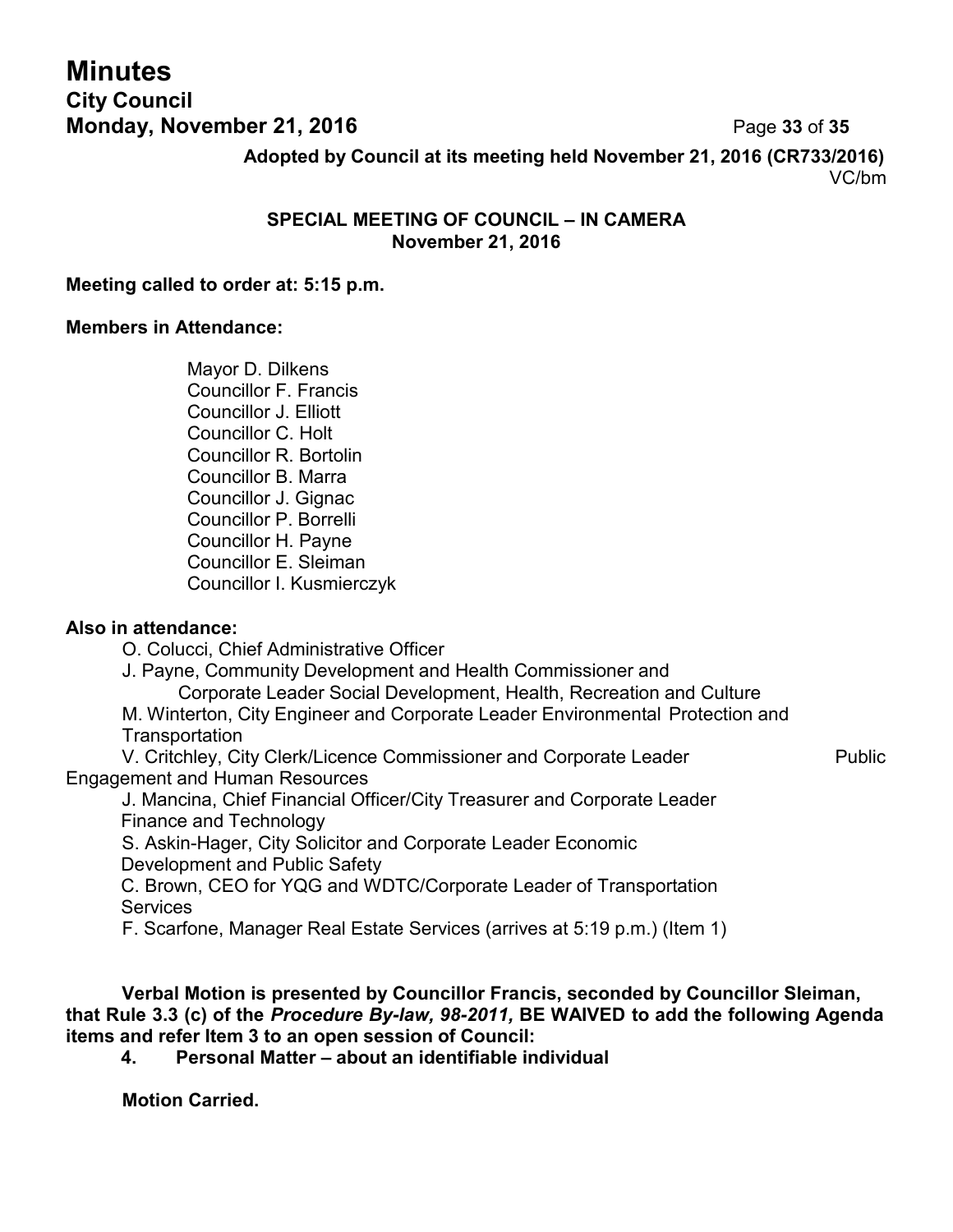# **Minutes City Council Monday, November 21, 2016 Page 34** of 35

**Verbal Motion is presented by Councillor Gignac, seconded by Councillor Marra, to move in Camera for discussion of the following item(s), adding Item 4 and removing Item 3 to the open session of a future meeting:**

| <u>Item</u><br><u>No.</u> | <b>Subject</b>                                                                | <b>Section - Pursuant</b><br>to Municipal Act,<br>2001, as amended |
|---------------------------|-------------------------------------------------------------------------------|--------------------------------------------------------------------|
| 1.                        | Property matter - disposition of land                                         | 239(2)(c)                                                          |
| 2.                        | <b>Property matter – lease</b>                                                | 239(2)(c)                                                          |
| 3.                        | Property matter – security of the property<br>-verbal report - REMOVED        | 239(2)(a)                                                          |
| 4.                        | Personal matter – about an identifiable<br>individual – verbal report – ADDED | 239(2)(b)                                                          |

# **Motion Carried.**

# **Declarations of Pecuniary Interest:**

Mayor Dilkens declares an interest on Item 4 as the issue affects him personally.

# **Discussion on the items of business. (Items 1, 2 and 4)**

**Verbal Motion is presented by Councillor Marra, seconded by Councillor Borrelli, to move back into public session. Motion Carried.**

**Moved by Councillor Sleiman, seconded by Councillor Elliott, THAT the Clerk BE DIRECTED to transmit the recommendation(s) contained in the report(s) discussed at the In-Camera Council Meeting held November 21, 2016 directly to Council for consideration at the next Regular Meeting.**